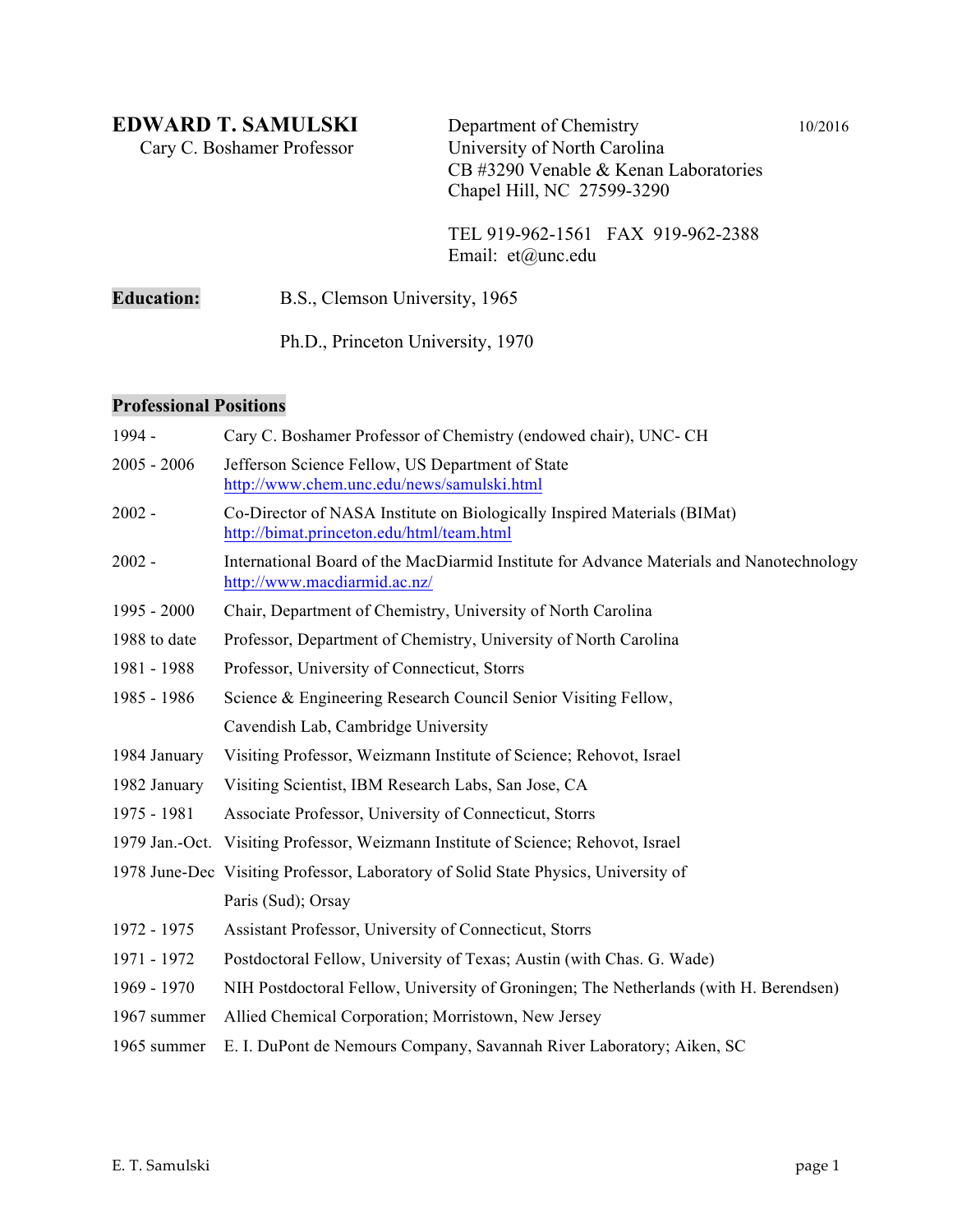### **Honors**

| 2006        | Thomas Green Clemson Academy of Engineers and Scientists                            |  |  |  |  |  |
|-------------|-------------------------------------------------------------------------------------|--|--|--|--|--|
| 2005        | Thomas Jefferson Science Fellowship, US Department of State                         |  |  |  |  |  |
| 1997        | Chair Polymer Gordon Conference, Ventura, California                                |  |  |  |  |  |
| 1995        | Simon Guggenheim Fellow (Massey University, New Zealand)                            |  |  |  |  |  |
| 1994        | Stone Award of the Carolina Piedmont Section of the ACS (Southeast Region)          |  |  |  |  |  |
| 1994        | Cary C. Boshamer Professor of Chemistry (endowed chair)                             |  |  |  |  |  |
| 1992        | Fellow of American Association for the Advancement of Science                       |  |  |  |  |  |
| 1992        | Fellow of the American Physical Society                                             |  |  |  |  |  |
| 1990        | Chair, Committee on Liquid Crystalline Polymers, NMAB, National Academy of Sciences |  |  |  |  |  |
| 1985-1986   | Science & Engineering Research Council Senior Visiting Fellow,                      |  |  |  |  |  |
|             | Cavendish Lab, Cambridge University                                                 |  |  |  |  |  |
| 1985        | Plenary Lecture, Faraday Discussion on Liquid Crystalline Polymers                  |  |  |  |  |  |
| 1985        | Founding Editor (with G. R. Luckhurst) of the journal LIQUID CRYSTALS               |  |  |  |  |  |
| 1978        | Chairman, Gordon Conference on Liquid Crystals, Santa Barbara, Calif.               |  |  |  |  |  |
| 1976        | President, University of Connecticut chapter of Sigma Xi                            |  |  |  |  |  |
| 1973        | University of Connecticut Faculty Summer Fellowship                                 |  |  |  |  |  |
| 1971 - 1972 | NIH and Robert Welch Postdoctoral Fellow                                            |  |  |  |  |  |
| 1965 - 1969 | Textile Research Institute Fellow, Princeton University                             |  |  |  |  |  |
| 1961 - 1965 | Leon Lowenstein Scholar, Clemson University                                         |  |  |  |  |  |

# **Graduate Students:** (31 PhD; 8 MS)

| 1976 | Ph.D. | "Synthesis of Poly(substituted tetrathiafulvalenes)"; N.G. Demetriadis          |  |  |  |  |
|------|-------|---------------------------------------------------------------------------------|--|--|--|--|
| 1978 | Ph.D. | "The Molecular Morphology of Polyethylene via Nuclear Magnetic Resonance";      |  |  |  |  |
|      |       | K. M. Natarajan                                                                 |  |  |  |  |
| 1978 | Ph.D. | "Excimer Fluorescence in Synthetic Polypeptides"; <b>J. T. Chapin</b>           |  |  |  |  |
| 1978 | M.S.  | "Synthesis and Nuclear Magnetic Resonance Study of Selectively Deuterated       |  |  |  |  |
|      |       | Poly(benzyl-L-glutamate)"; J. H. Kwiatkowski                                    |  |  |  |  |
| 1978 | Ph.D. | "Synthesis and Characterization of Thermotropic Polymeric Liquid Crystals";     |  |  |  |  |
|      |       | R. Wiercinski                                                                   |  |  |  |  |
| 1982 |       | Ph.D. "X-Ray Diffraction Study of Synthetic Polypeptides"; <b>J. A. Lefelar</b> |  |  |  |  |
| 1984 | Ph.D. | "Macromolecular dynamics in Liquid Crystals and Isotropic Melts;" L. P. Yu      |  |  |  |  |
| 1986 | Ph.D. | "Deuterium NMR Studies of Oriented Fluid Polymers;" A. I. Nakatani              |  |  |  |  |
| 1986 | Ph.D. | "Effects of Pressure on Polymeric Liquid Crystals;" <b>B. Hsiao</b>             |  |  |  |  |
| 1986 | Ph.D. | "Mesogen Structure and Novel Liquid Crystals;" <b>M. Poliks</b>                 |  |  |  |  |
|      |       |                                                                                 |  |  |  |  |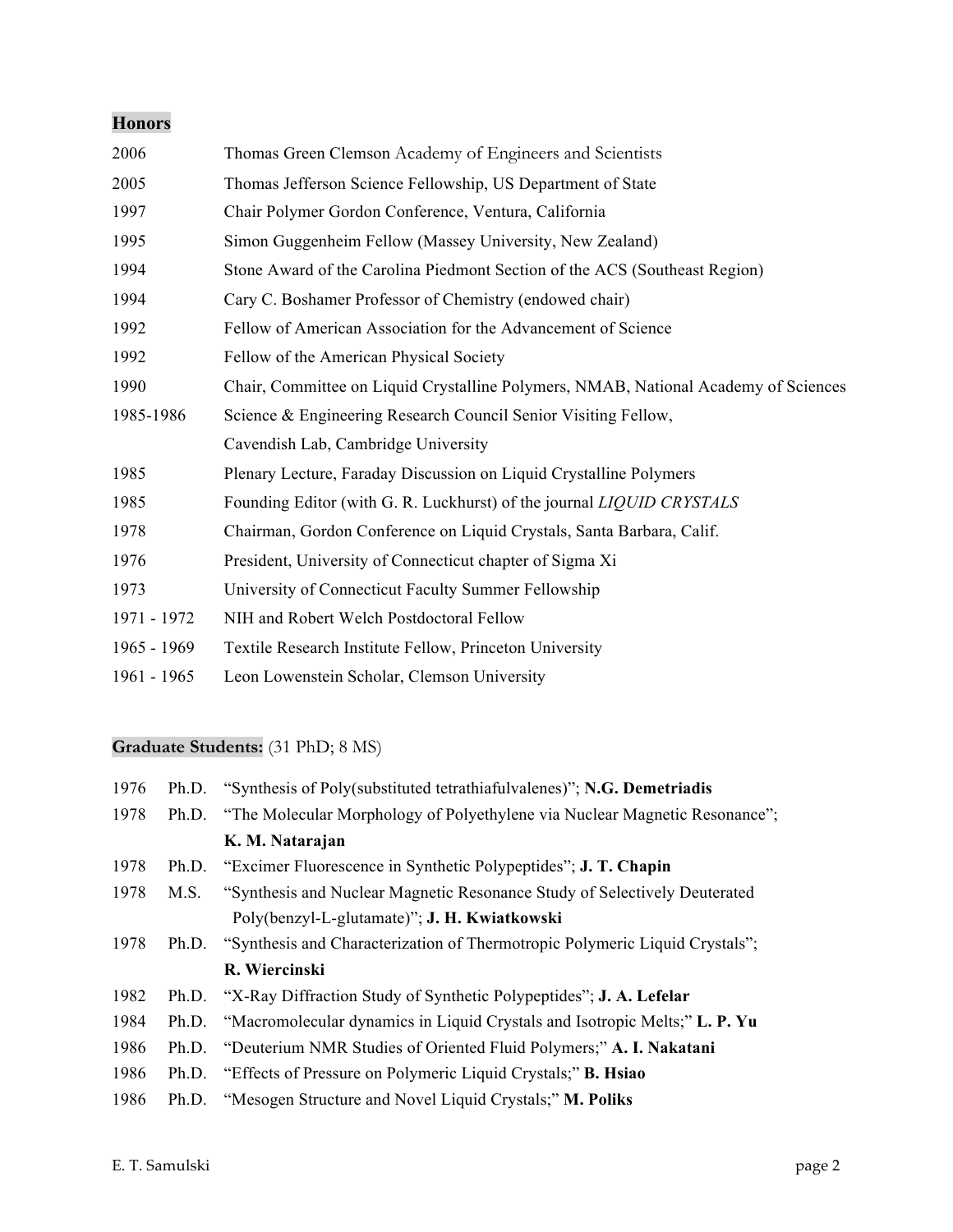| 1986 | Ph.D. | "Rodlike Superionic Conducting Polymers;" Y. W. Park                                                                              |
|------|-------|-----------------------------------------------------------------------------------------------------------------------------------|
| 1990 | Ph.D. | "Thiophene-based Liquid Crystalline Polymers"; R. Cai                                                                             |
| 1990 | M.S.  | "Self-assembly of helices on gold," K. Mar                                                                                        |
| 1991 | Ph.D. | "Gel formation in poly(benzyl-L-glutamate) and benzyl alcohol," J. G. L. Pluyter                                                  |
| 1991 | Ph.D. | "NLO-active polypeptide derivatives: SHG study of films from lyotropic phases";<br>M.Y. Jin                                       |
| 1993 |       | Ph.D. "2,5-Thiophene-based liquid crystalline poly(amide)s, poly(arylene ether ketone)s,<br>and poly(benzamidazole)s"; S. Stompel |
| 1993 | M.S.  | "Preparation of CdS Nanocrystals within an Ordered Polypeptide Matrix" E. J. Nelson                                               |
| 1993 | Ph.D. | "α-Helical polypeptide monolayers" E. P. Enriquez                                                                                 |
| 1995 | Ph.D. | "Orientation in block copolymers and fibers" Julie Hutchinson                                                                     |
| 1995 | Ph.D. | "Nonlinear Optical Phenomena in Polymers and Liquid Crystals" Hanlin Wang<br>(joint w Jarnagin)                                   |
| 1995 | M.S.  | "Synthesis of NLO-active Liquid Crystals" Yalie Liu                                                                               |
| 1998 | Ph.D. | "New all-aromatic Liquid Crystalline Polymers" Theo Dingemans                                                                     |
| 1998 | Ph.D. | "Rigid rod-like NLO-active polymers" Darlene K. Taylor                                                                            |
| 1999 | M.S.  | "Substrates for Combinatorial Synthesis" Kelley Boyle                                                                             |
| 2000 | M.S.  | "Nonlinear Liquid Crystals" Tim Dunkin                                                                                            |
| 2000 | M.S.  | "Structure-Property Relations in Liquid Crystals" Liang Hong                                                                      |
| 2000 | Ph.D. | "Characterization of Polymers and Amphiphiles in Dense CO2" Jim McClain                                                           |
|      |       | (joint w DeSimone)                                                                                                                |
| 2003 | Ph.D. | "Fluorocarbon-carbon dioxide interactions via F-19 NMR" Clarence Murray                                                           |
| 2006 | Ph.D. | "Nanostructures from templates" Lei Zhang                                                                                         |
| 2006 | Ph.D. | "Intercalation of clay with $CO2$ " Qian Zhao                                                                                     |
| 2006 | Ph.D. | "Anchoring liquid crystals on substrates" Joette Russell                                                                          |
| 2004 | M.S.  | "PDMS networks via deuterium NMR" Danna O'Leary Knott                                                                             |
| 2008 | Ph.D. | "Fluoropolymer composites" <b>Jinron Liu</b> (joint with Ashby)                                                                   |
| 2008 | Ph.D. | "New mesogen architectures" Nick Zafiropolous (joint with Lin)                                                                    |
| 2010 | Ph.D. | "Nanopatterning with PFPE elastomers: Materials and photovoltaic applications" Stuart Williams<br>(joint with DeSimone)           |
| 2010 | Ph.D. | "Liquid Crystal Alignment on Embossed Polymer Films" Walter Schenk                                                                |
| 2010 | Ph.D. | "Photronic Crystal Structure in Photovoltaic Cells" Do Hyun Ko                                                                    |
| 2013 | Ph.D. | "Patterning Metals Oxides for Solar Cells" Myoung Rhul Ok                                                                         |
| 2015 | Ph.D. | "Structure and dynamics studies using Nuclear Magnetic Resonance: From simple liquids to<br>extreme networks" Leah Marie Heist    |

## **Postdoctoral Research Associates and Visiting Collaborators:** (37)

#### 1974-6 Dr. H. T. Edzes (University of Groningen; The Netherlands)

Dr. N. G. Demetriadis (University of Connecticut)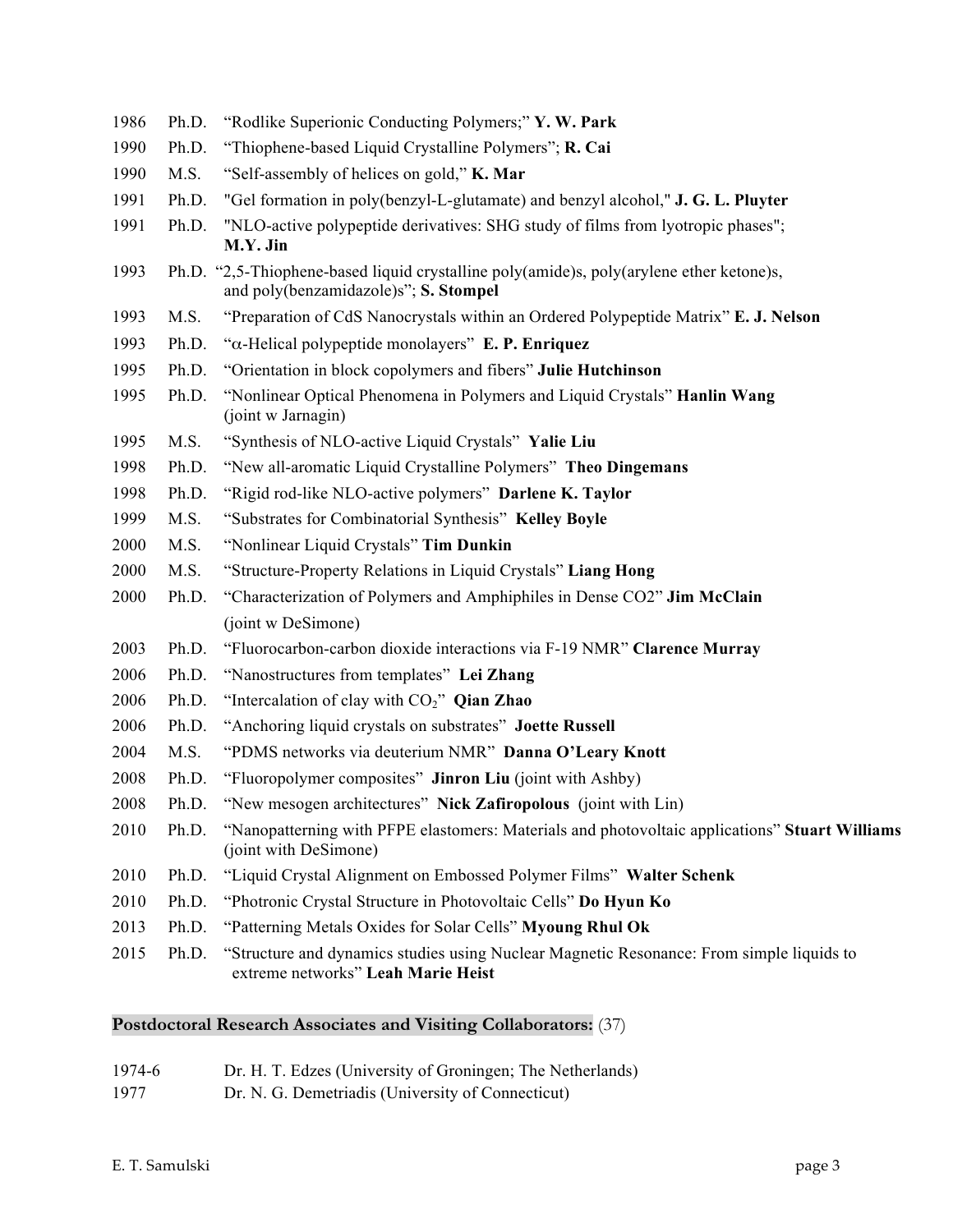| 1979        | Dr. K. Czarniecka (Jagiellonian University; Poland)                     |  |  |  |  |  |
|-------------|-------------------------------------------------------------------------|--|--|--|--|--|
| 1980        | Dr. B. Deloche (University of Paris; Orsay, France)                     |  |  |  |  |  |
| 1981-3      | Dr. H. Toriumi (Tokyo Institute of Technology; Japan)                   |  |  |  |  |  |
| 1985-6      | Dr. B. Janik (Jagiellonian University; Cracow, Poland)                  |  |  |  |  |  |
| 1989        | Dr. C. Vieth (MIT)                                                      |  |  |  |  |  |
| 1989-90     | Dr. H. Toriumi (Univ. Tokyo)                                            |  |  |  |  |  |
| 1989        | Dr. J. Fukasawa (KAO Corp.)                                             |  |  |  |  |  |
| 1989-95     | Dr. C-D. Poon (Univ. Oklahoma)                                          |  |  |  |  |  |
| 1989--      | Professor D. Photinos (Univ. Patras, Greece)                            |  |  |  |  |  |
| 1992        | Dr. H. Duk (UNC Chapel Hill)                                            |  |  |  |  |  |
| 1992-3      | Dr. R. Scott Archibald (Univ. Wisconsin) [joint with J. DeSimone]       |  |  |  |  |  |
| 1993-4      | Dr. Jun-Lin (Univ. Penn./Univ. Texas) [joint with J. DeSimone]          |  |  |  |  |  |
| 1994-7      | Dr. Yuhua Li (Clemson University)                                       |  |  |  |  |  |
| 1994-5      | Dr. Andreas Terzis (Univ. Patras, Greece)                               |  |  |  |  |  |
| 1995-6      | Dr. Klaus Semmler (Univ. Freiburg)                                      |  |  |  |  |  |
| 1995-7      | Dr. A. Dardin (Univ. Mainz) [joint with J. DeSimone]                    |  |  |  |  |  |
| 1995-6      | Dr. A. Chen (UNC Chapel Hill)                                           |  |  |  |  |  |
| 1997-9      | Dr. Sueng Kang (KIST)                                                   |  |  |  |  |  |
| 1998        | Professor Zeev Luz (Weizmann Institute)                                 |  |  |  |  |  |
| 1998-9      | Dr. Etshushi Nishikawa (Freiburg University)                            |  |  |  |  |  |
| 1999        | Professor Craig Eccles (Massey University)                              |  |  |  |  |  |
| 2000        | Dr. Christoph Wutz (Darmstadt)                                          |  |  |  |  |  |
| $2000 - 01$ | Dr. Chad Booth (Univ. So. Miss.)                                        |  |  |  |  |  |
| $2000 - 08$ | Dr. Bin Cheng (Univ. Sci. & Tech. China)                                |  |  |  |  |  |
| 2001        | Dr. Jirakorn Thisayukta (Tokyo Inst. Tech.)                             |  |  |  |  |  |
| $2002 - 6$  | Dr. Louis Madsen (Cal. Tech.)                                           |  |  |  |  |  |
| 2003        | Professor E-Joon Choi (Kumoh Nat'l Inst. Tech., Korea)                  |  |  |  |  |  |
| $2003 - 4$  | Dr. Wensheng Shi (City Univ. Hong Kong)                                 |  |  |  |  |  |
| 2006        | Professor Eric Scharrer (sabbatic leave; Univ. Puget Sound)             |  |  |  |  |  |
| 2006        | Professor Young W. Park (sabbattic leave Yeongsang national University) |  |  |  |  |  |
| 2007-11     | Dr. Yongchao Si (Univ. Connecticut)                                     |  |  |  |  |  |
| $2007 - 8$  | Dr. Lei Zhang (UNC Chapel Hill)                                         |  |  |  |  |  |
| 2009-11     | Dr, Agata Klebowska (Univ. Warsaw)                                      |  |  |  |  |  |
| 2010-14     | Dr. Abay Dinku (LinköpingUniversity, Institute of Technology, Sweden)   |  |  |  |  |  |
| 2010-11     | Dr. Mukti Aryal (University of Texas, Arlington)                        |  |  |  |  |  |

# **Publications**

#### **Refereed Journal Articles** (250) and **Book Chapters, Review Articles and Misc.** (26) and **Patents** (75)

Refereed works include four (4) *letters* in *Nature*, six (6) in *Physical Review Letters*, and three (3) in *Science*.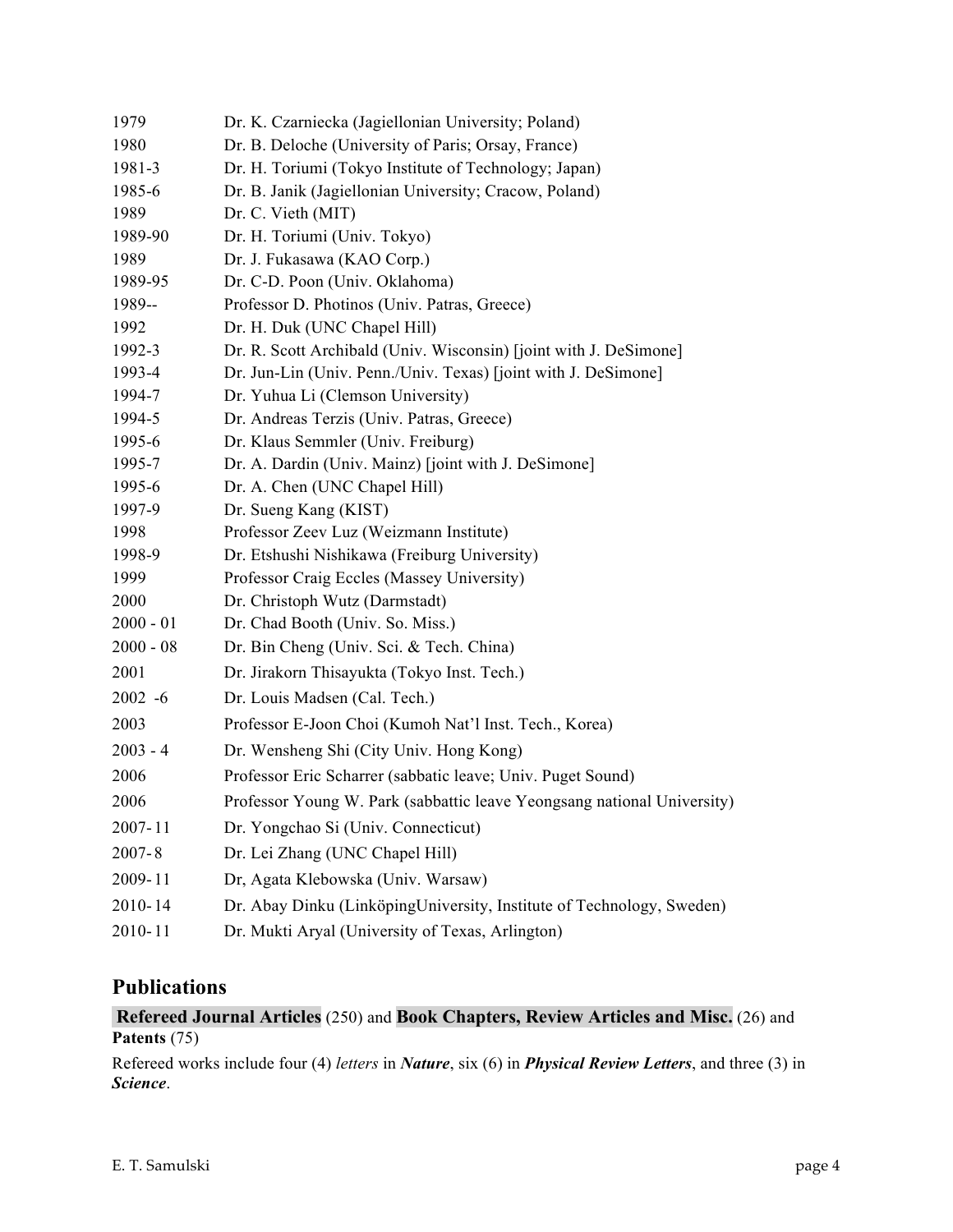- "Some Ethoxides of Neptunium", E. T. Samulski and D. G. Karraker, *J. Inorganic and Nuclear Chemistry* **29**, 993-999 (1967).
- "Solid 'Liquid Crystal' Films of Poly(Benzyl-L-Glutamate)", E. T. Samulski and A. V. Tobolsky, *Nature* **216**, 997-999 (1967).
- "Some Unusual Properties of Poly(Benzyl-L-Glutamate) Films Cast in Strong Magnetic Fields", E. T. Samulski and A. V. Tobolsky, *Macromolecules* **1**, 555-557 (1968).
- "The Liquid Crystal Phase of Poly(Benzyl-L-Glutamate) in Solution and in the Solid State", E. T. Samulski and A. V. Tobolsky, *Molecular Crystals & Liquid Crystals* **7**, 433-42 (1969).
- "Energy Transients in Harmonic Oscillator Systems", I. L. Hopkins, E. T. Samulski, and A. V. Tobolsky, *American Journal of Physics* **38**, 226-235 (1970).
- "Solid 'Liquid Crystalline" Films of Synthetic Polypeptides: A New State of Matter", E. T. Samulski and A. V. Tobolsky, *Pure and Applied Chemistry* **23**, 145-150 (1970).
- "Cholesteric and Nematic Structures of Poly(Benzyl-L-Glutamate)", E. T. Samulski and A. V. Tobolsky, *Liquid Crystals and Ordered Fluids*, 111-121 (1970) (Plenum).
- "Distorted α-Helix for Poly(Benzyl-L-Glutamate) in the Nematic Solid State", E. T. Samulski and A. V. Tobolsky, *Biopolymers* **10**, 1013-1019 (1971).
- "Brownian Motion Contribution to Relaxation in Nematic Liquid Crystals", E. T. Samulski, C. R. Dybowski, and C. G. Wade, *Chem. Phys. Letters* **11**, 113-116 (1971).
- "Proton, Deuteron and Nitrogen Resonance of Dimethylformamide in Nematic Polypeptide Liquid Crystal", E. T. Samulski and H. J. C. Berendsen, *J. Chem. Phys.* **56**, 3920-3928 (1972).
- "Frequency Sweep Adiabatic Fast Passage on the Varian HA-100", M. Chien, E. T. Samulski, and C. G. Wade, *Review of Scientific Instruments* **43**, 1830-1832 (1972).
- "Inter- and Intramolecular Contributions to Proton Relaxation in Liquid Crystals", E. T. Samulski, C. R. Dybowski, and C. G. Wade, *Phys. Rev. Letters* **29**, 340-344 (1972).
- "Controlled Release of Herbicides: Theory", R. L. Collins, S. Doglia, E. T. Samulski and R. A. Mazak, *J. Weed Science Society of America* **21**(1), 1-5 (1973).
- "Nuclear Magnetic Resonance Relaxation Study of Poly(Benzyl-L-Glutamate) Side-Chain Mobility in Helix-Coil Transition", M. Chien, E. T. Samulski, and C. G. Wade, *Macromolecules* **6**(4) 638-642 (1973).
- "Intermolecular and Intramolecular Contributions to Proton Relaxation in Liquid Crystals", E. T. Samulski, C. R. Dybowski, and C. G. Wade, *Molecular Crystals & Liquid Crystals* **22**, 302-315 (1973).
- "NMR Free Induction Decay and Spin Echoes in Oriented Model Membrane Bilayers", E. T. Samulski, B. A. Smith, and C. G. Wade, *Chem. Phys. Letters* **20**, 167-169 (1973).
- "Supramolecular Structural Transitions in Polypeptide Solutions: NMR Study", W. A. Hines and E. T. Samulski, *J. Polymer Science* **C44**, 11-17 (1973).
- "Nuclear Magnetic Resonance Spin-Lattice Relaxation in the Lyotropic Polypeptide Liquid Crystal", W. A. Hines and E. T. Samulski, *Macromolecules* **6**(5), 793-795 (1973).
- "Nuclear Magnetic Resonance in Polypeptide Liquid Crystals", W. A. Hines and E. T. Samulski, *Liquid Crystals & Ordered Fluids* **2**, 257-266 (1974).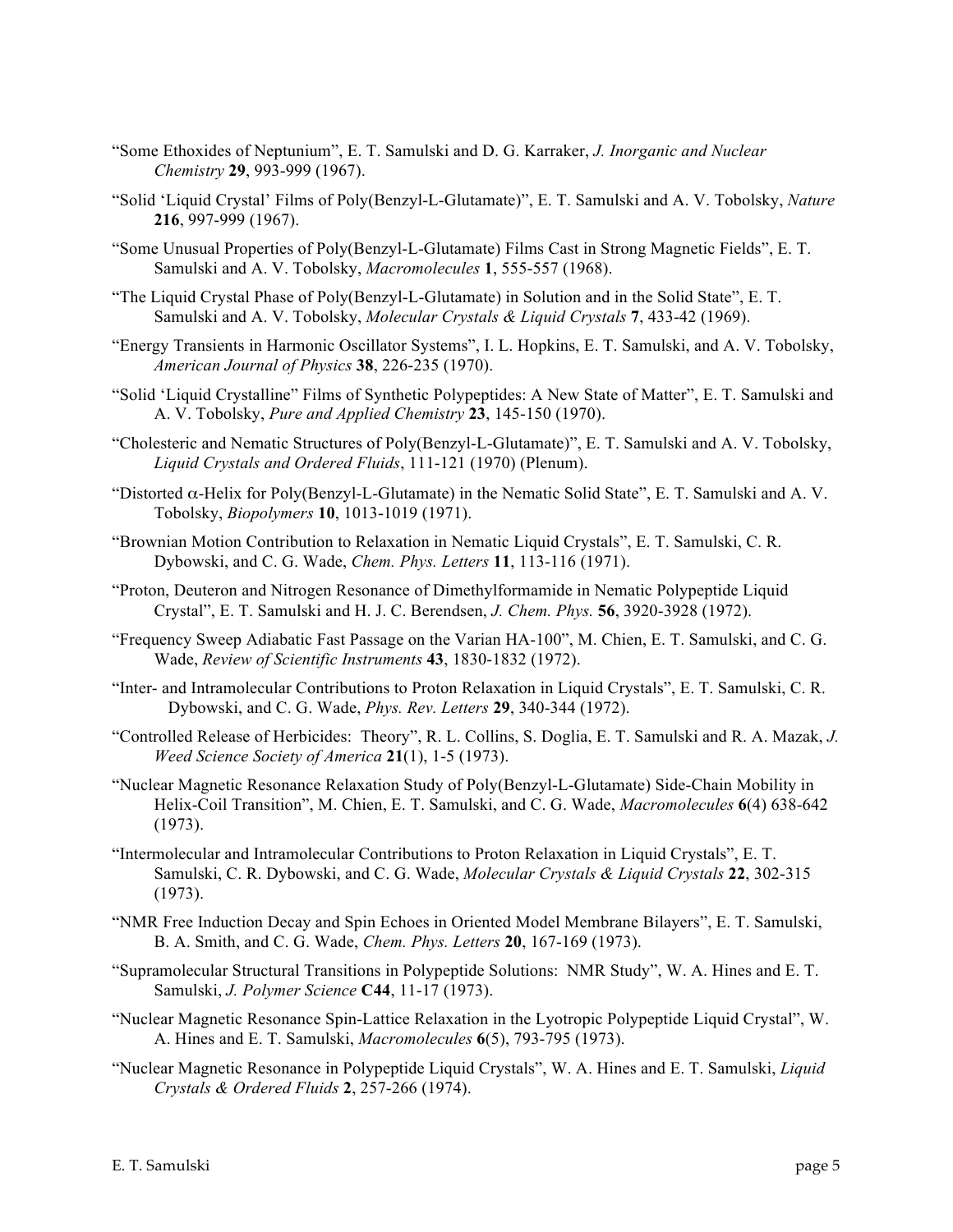- "Polypeptide Liquid Crystals: Magnetic Susceptibility, Twist Elastic Constant, Rotational Viscosity Coefficient, and Poly(Benzyl-L-Glutamate) Sidechain Formation", C. G. Sridhar, W. A. Hines, and E. T. Samulski, *J. Chem. Phys.* **61**(3), 947-953, (1974).
- "Diffusion in Oriented Lamellar Phases by Pulsed NMR", M. Chien, E. T. Samulski, B. A. Smith, and C. G. Wade, *Proceedings of the 3rd Symposium on Ordered Fluids and Liquid Crystals, Advances in Chemistry Series* **2**, (1974) (Plenum).
- "Polypeptide Sidechain Secondary Structure and the Helix-Coil Transition: An NMR Study", E. T. Samulski, M. Chien, and C. G. Wade, *J. Polymer Science* **C46**, 335-340 (1974).
- "Polypeptide Liquid Crystals: Dimagnetic Anisotrophy, Twist Elastic Constant and Rotational Viscosity Coefficient", C. Guha, W. A. Hines, and E. T. Samulski, *Journal de Physique* **C1**, 269-272 (1975).
- "Poly(Benzyl-L-Glutamate) Helix-Coil Transition. Pretransition Phenomena in the Liquid Crystal Phase", R. W. Duke, D. B. DuPre, W. A. Hines, and E. T. Samulski, *J. Amer. Chem. Soc*. **98**, 3094-3101 (1976).
- "Order Parameter Measurements in Polypeptide Liquid Crystals", S. Murthy, J. R. Knox, and E. T. Samulski, *J. Chem. Phys.* **65**, 4835-4839 (1976).
- "Temperature Dependence of Order Parameter in Polypeptide Liquid Crystals", R. W. Duke, D. B. DuPre, and E. T. Samulski, *J. Chem. Phys.* **67**, 824-830 (1977).
- "Design and Synthesis of Poly(Substituted)Tetrathiafulvalene Precursors", N. G. Demedtriadis, S. J. Huang, and E. T. Samulski, *Tetrahedron Letters* **26**, 2223 (1977).
- "Van der Waals-Lifshitz Forces in Liquid Crystals; Origin of Cholesteric Structure" T. V. Samulski and E. T. Samulski, *J. Chem. Phys*. **66**, 2748 (1977).
- Effect of Trifluoroacetic Acid on the Viscoelastic Properties of Polypeptide Liquid Crystals", R. W. Duke, D. B. DuPre, W. A. Hines, and E. T. Samulski, *Molecular Crystals & Liquid Crystals* **40**, 247-259 (1977).
- "Spin Diffusion and Cross Relaxation in the Proton NMR of Hydrated Collagen", H. T. Edzes and E. T. Samulski, *Nature* **265**, 521-522 (1977).
- The Determination of the Orientational Distribution Function in Liquid Crystals by the Depolarization of Fluorescence of Probe Molecules", L. L. Chapoy, D. B. DuPre, and E. T. Samulski, *Liquid Crystals and Ordered Fluids* **3**, 177-189 (1978) (Plenum).
- "Molecular Morphology of Polyethylene Determined By NMR", R. Cukier, K. Natarajan, and E. T. Samulski, *Nature* **275**, 527-530 (1978).
- "The Measurement of Cross Relaxation Effects in the Proton NMR Spin-Lattice Relaxation of Water in Biological System: Hydrated Collagen and Muscle", H. T. Edzes and E. T. Samulski, J. *Magnetic Resonance* **31**, 207-229, (1978).
- "Sidechain Order Parameters Via D NMR in Polypeptide Liquid Crystals", E. T. Samulski, *J. de Physique Colloq.* **40**(C3), C-471-475 (1979).
- "Lyotropic Nematics: Molecular Aggregation and Susceptibilities", J. Charvolin and E. T. Samulski, *J. de Physique Lettres* **40**, L-587-592 (1979).
- "Polypeptide Liquid Crystals: A D NMR Study", K. Czarniecak and E. T. Samulski, *Molecular Crystals and Liquid Crystals* **63**, 205-214 (1980).
- "Constrained Chain Statistics: D NMR of Octane in a Nematic Solvent", E. T. Samulski, *Ferroelectrics*: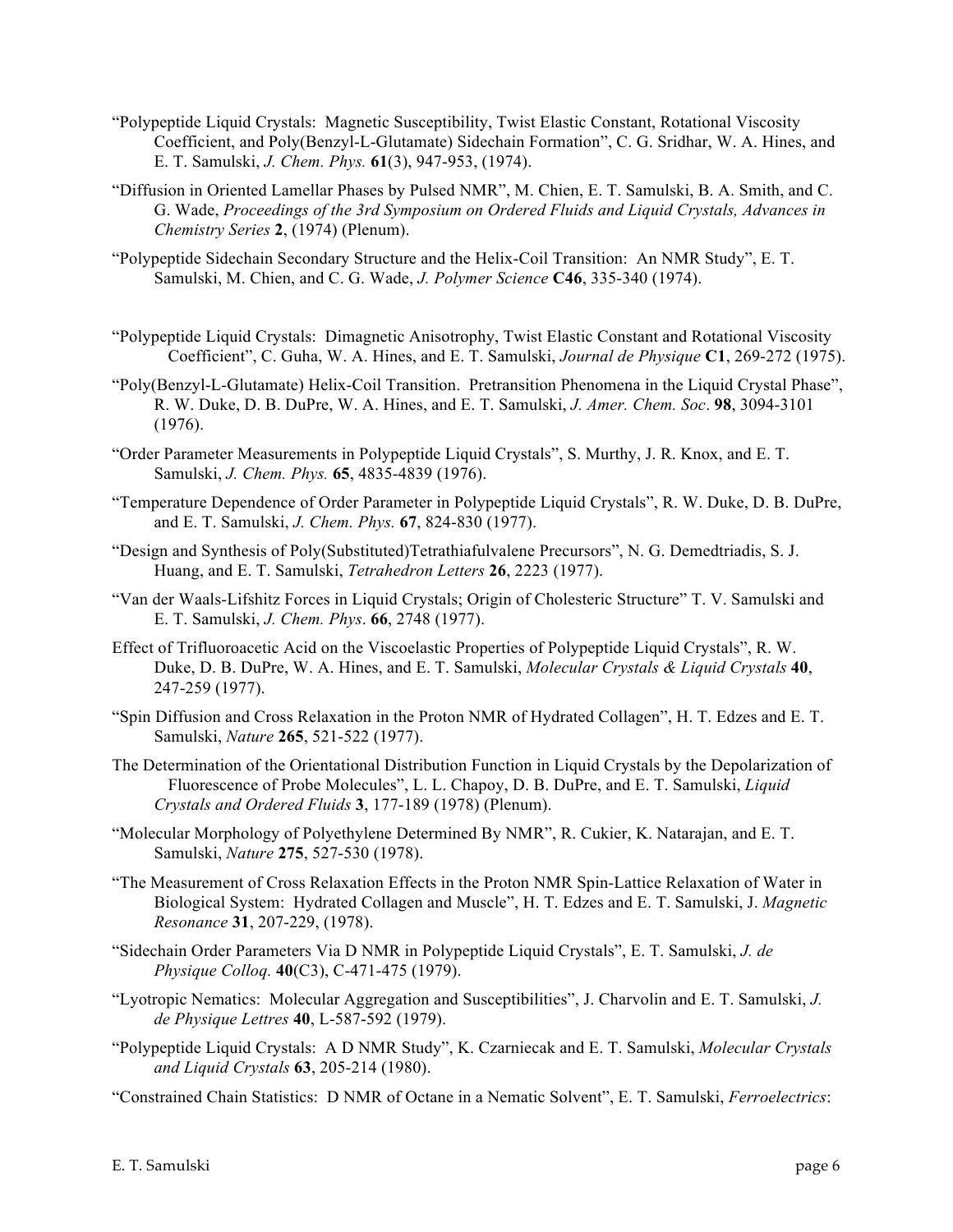Proceedings of the International Symposium on the Statistical Mechanics of Phase Transitions in Polymers, Case Western University, 11-13 June 1980, **30**, 83-93.

- "Excimer Fluorescence in Synthetic Polypeptides", E. T. Samulski and J. T. Chapin, *Polymer Preprints* **21**, 67-81 (1980).
- "D NMR Investigation of the Blue Phase of Cholesterol Esters", Z. Luz and E. T. Samulski, *J. Chem. Phys.* **73**, 142-147 (1980).
- "Deuterium NMR and Molecular ordering in the Cholesterol Alkanoate Mesophases", Z. Luz, R. Poupko, and E. T. Samulski, *J. Chem. Phys*. **74**, 5825-5837 (1981).
- "Short-range, Nematic-like Orientational Order in Strained Elastomers: A Deuterium Magnetic Resonance Study", B. Deloche and E. T. Samulski, *Macromolecules* **14**, 575-581 (1981).
- "Orientational Ordering of Flexible Mesogenic Molecules", R. Y. Dong and E. T. Samulski, *Molec. Cryst. & Liq. Cryst. Lett.* **82**, 73-79 (1982).
- "Chain Ordering and Molecular Orientational Ordering in Liquid Crystals", E. T. Samulski and R. Y. Dong, *J. Chem. Phys.* **77**, 5090-5096 (1982).
- "Anistropic Dispersion Interactions in Liquid Crystals", H. Toriumi and E. T. Samulski, *Mol. Cryst. & Liq. Cryst.* **101**, 163-173 (1983).
- "Alkyl Chain Flexibility in Discotic Columnar Mesophases", E. T. Samulski and H. Toriumi, *J. Chem. Phys.* **79**, 5194-5199 (1983).
- "Alkyl Chain Flexibility in Liquid Crystals", E. T. Samulski, *Israel J. Chemistry* **23**, 329-339, (1983).
- "Lyotropic Polymeric Liquid Crystals", E. T. Samulski and D. B. DuPre, *J. de Chimie-Physique* **80**, 25- 30 (1983).
- "Sidechain Conformation in Poly(Phenethyl-L-Glutamate)", J. A. Lefelar, J. R. Knox, and E. T. Samulski, *Biopolymers* **22**, 1071-1086 (1983).
- "Reptation versus Tube Renewal in Polymer Melts", B. A. Smith, L.-P. Yu, E. T. Samulski and M. Winnik, *Phys. Rev. Lett.* **52**, 45-48 (1984).
- "Alkyl Chain Order in a Linear Polymeric Liquid Crystal", E. T. Samulski, M. M. Gauthier, R. B. Blumstein and A. Blumstein, *Macromolecules* **17**, 479-483 (1984).
- "Ionenomeric Liquid Crystals", L.-P. Yu and E. T. Samulski, *Ordered Fluids & Liquid Crystals* **4**, 697- 704 (1984) Plenum.
- "Alkyl Chain Flexibility in Liquid Crystals", H. Toriumi and E. T. Samulski, *Ordered Fluids & Liquid Crystals* **4**, 597-613 (1984) Plenum.
- "Rheological Properties of a Thermotropic Liquid Crystalline Polyester", A. Bickle, M. T. Shaw and E. T. Samulski, *J. Rheology* **28**, 647-652 (1984).
- "Investigations of Polymer Chains in Oriented Fluid Phases with Deuterium Nuclear Magnetic Resonance", E. T. Samulski, *Polymer* **26**, 177-189 (1985).
- "Solvent versus Segment Orientation in Strained Swollen Elastomeric Networks", H. Toriumi, B. Deloche, J. Herz and E. T. Samulski, *Macromolecules* **18**, 304-305 (1985).
- "Dimer versus Polymer Liquid Crystals: Alkyl Chain Flexibility via Deuterium NMR", A. C. Griffin and E. T. Samulski, *J. Am. Chem. Soc.* **107**, 2975-2976 (1985).
- "Polymer Diffusion in Molten Poly(propylene oxide)", B. A. Smith, E. T. Samulski, L.-P. Yu and M. A. Winnik, *Macromolecules* **18**, 1901-1905 (1985).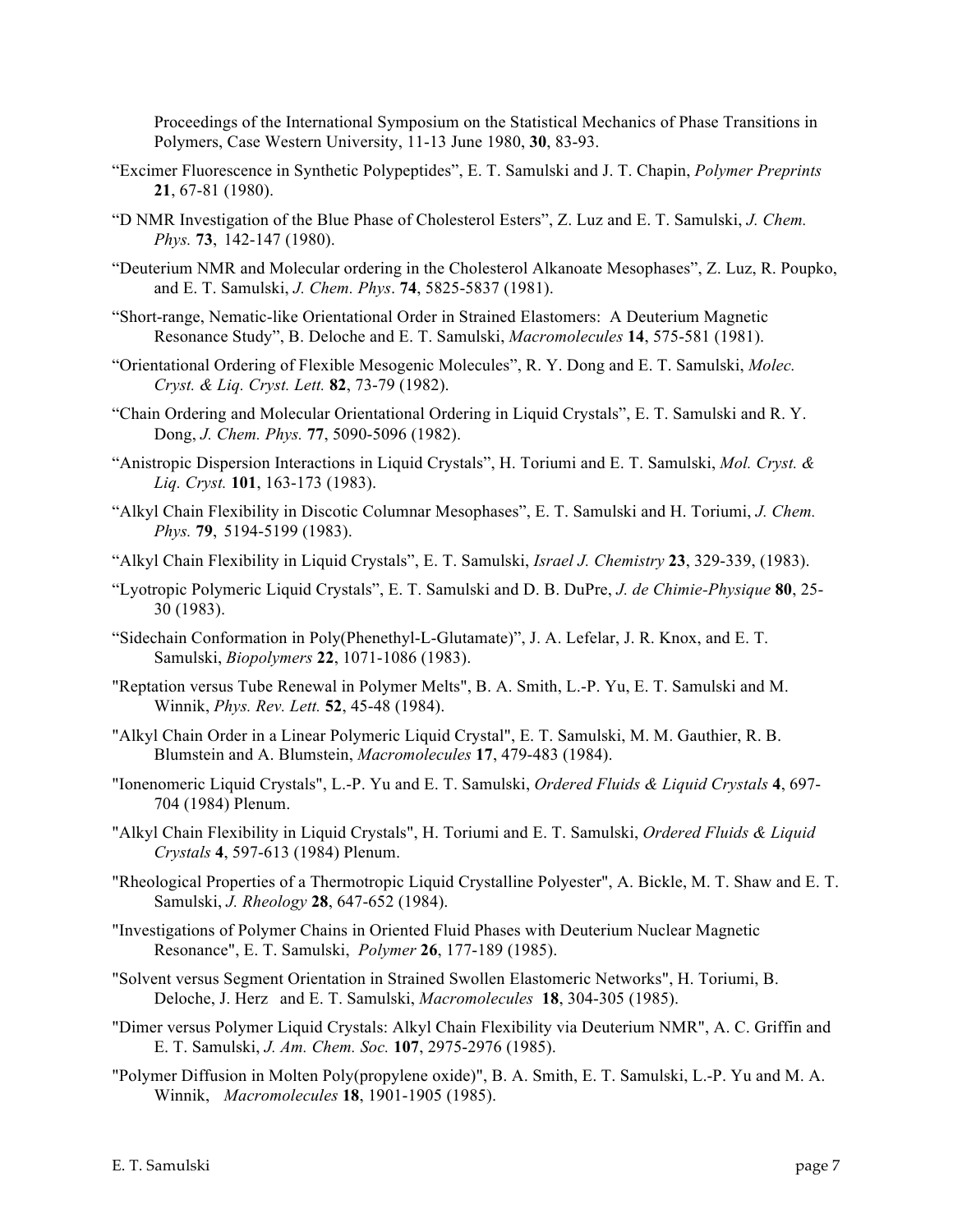"Magnetically Oriented Solutions", E. T. Samulski, *Science* **234**, 1424 (1986).

- "Concentration Dependence of the Diffusion of Poly(propylene oxide) in the Melt", B. A. Smith, S. J. Mumby, E. T. Samulski and L.-P. Yu, *Macromolecules* **19**, 470-472 (1986).
- "Three-Dimensional Order in Magnetically Oriented Poly(benzyl-L-glutamate) Films", N. S. Murthy, E. T. Samulski and J. R. Knox, *Macromolecules* **19**, 941-942 (1986).
- "Temperature Dependence of the Diffusion Coefficient of Poly(propylene oxide) in the Undiluted State", S. J. Mumby, B. A. Smith, E. T. Samulski, L.-P. Yu and M. A. Winnik, *Polymer* **27**, 1826-1828 (1986).
- "Deuterium NMR Studies of Polypeptides I. Sidechain Orientation in Poly(benzyl-L-glutamate) and the Mechanism of the Cholesteric Sense Inversion", H. Toriumi, T. Yamazaki, A. Abe and E. T. Samulski, *Liquid Crystals* **1**, 86-95 (1986).
- "Synthesis and Characterization of Liquid Crystalline Alkylisocyanate Copolymers", B. Durairaj, E. T. Samulski and M. T. Shaw, *Polymer Mater. Sci. Eng*. **55**, 840-845 (1986).
- "Poly(benzylglutamate): Order Parameter, Oriented Gel and Novel Derivatives", M. D. Poliks, Y.-W. Park and E. T. Samulski, *Mol. Cryst. & Liq. Cryst.* **155**, 321-346 (1987).
- "D-NMR Study of the Structure and Dynamics of the Side Chains of Several Solid Polyglutamates", E. Meirovitch, E. T. Samulski, A. Leed, H. A. Scheraga, S. Rananavare, G. Nemethy and J. H. Freed, *J. Phys. Chem.* **91**, 4840-4851 (1987).
- "A High Pressure DTA/Dilatometric Apparatus Based on An Instron Capillary Rheometer", B. S. Hsiao, M. T. Shaw and E. T. Samulski, *Rev. Sci. Instr.* **58**, 1009-1013 (1987).
- "Flexible Solutes In a Nematic Solvent", B. Janik, E. T. Samulski and H. Toriumi, *J. Phys. Chem.* **91**, 1842-1850 (1987).
- "Thermotropic Copolyesters III. Synthesis and Characterization of Liquid Crystal Copolyesters Containing the Bicyclo[2.2.2]octane Ring System", M. B. Polk, H. D. Banks, F. Onwymere, N. Venkatasubramanian, M. Nandu, M. Phingbodhipakkiya and E. T. Samulski, *J. Polym. Sci. A.* **26**, 2405-22 (1988).
- "The Effects of Temperature and Pressure on the Dynamic Longitudinal Volume Viscosity of Two Model Polymers", B. S. Hsiao, M. T. Shaw and E. T. Samulski, *J. Rheology*, **32**, 533-553 (1988).
- "Pressure-Induced Phases in a Thermotropic Polyester", B. S. Hsiao, M.T. Shaw and E. T. Samulski, *Macromolecules*, **21**, 543-545, (1988).
- "Rubber Elasticity: A Phenomenological Approach Including Orientational Correlations", B. Deloche and E. T. Samulski, *Macromolecules*, **21**, 3107-3111, (1988).
- "Investigation of the Thermal Degradation of Alkyl Isocyanate Polymers by Direct Pyrolysis Mass Spectrometry", B. Durairaj, A. W. Dimock, E. T. Samulski, and M. T. Shaw, *J. Polymer Science,* **27**, 3211-3225 (1989).
- "Study of a Thermotropic Liquid Crystalline Polyester at Elevated Pressures", B. S. Hsaio, M. T. Shaw, and E. T. Samulski, *J. Polym. Sci.,* **28**, 189-202 (1989).
- "Synthesis and Physical Properties of Liquid Crystalline Alkyl Isocyanate Copolymers", B. Durairaj, E. T. Samulski, and M. T. Shaw, *Macromolecules*, **23**, 1229-1234 (1990).
- "NMR Investigation of Chain Deformation in Sheared Polymer Fluids", A. I. Nakatani, M. D. Poliks, and E. T. Samulski, *Macromolecules*, **23**, 2686-2692 (1990).
- "Alkyl Chains in Nematic Field. I. A Treatment of Conformer Shape", D. J. Photinos, E. T. Samulski,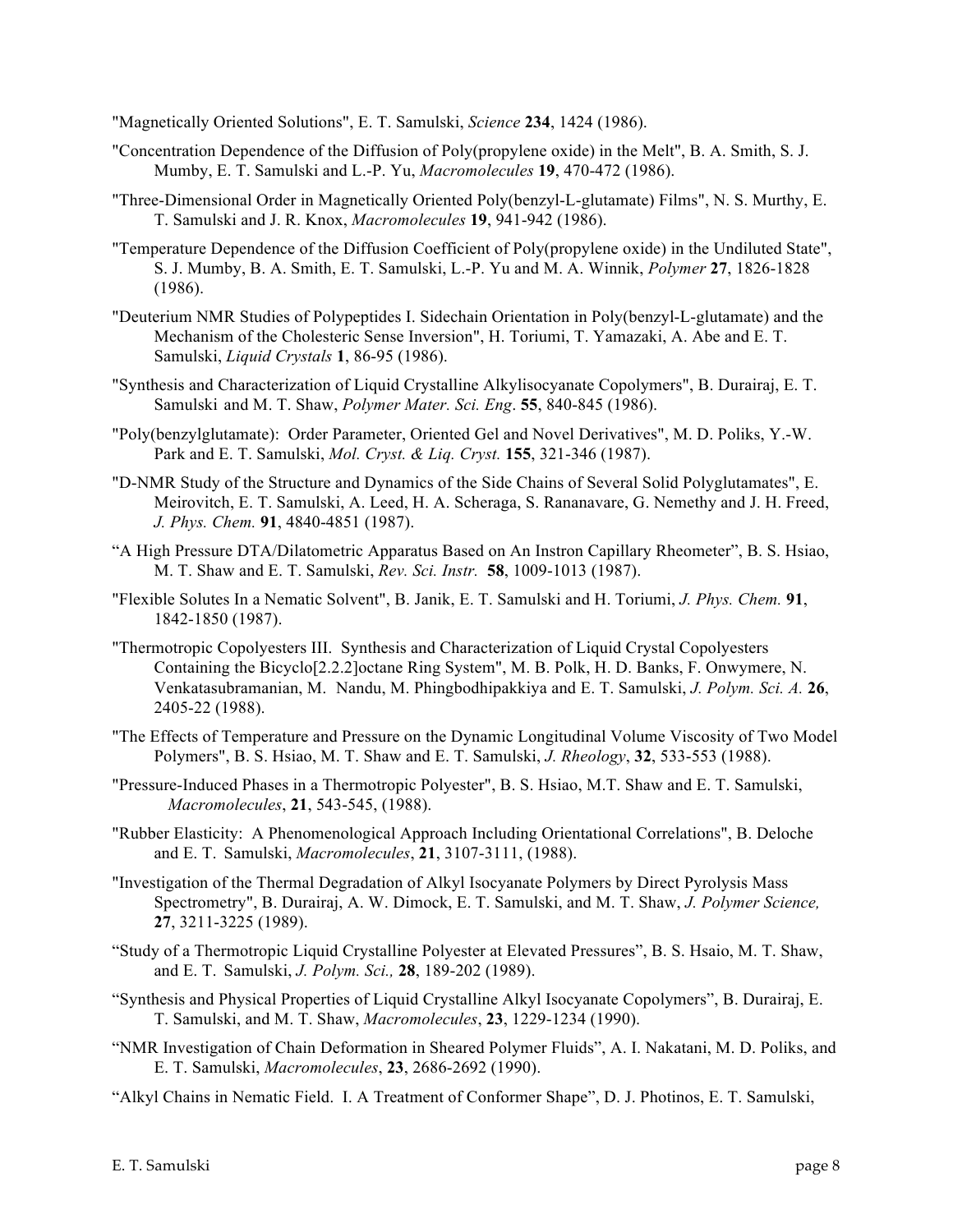and H. Toriumi, *J. Phys. Chem.*, **94**, 4689-4694 (1990).

- "Alkyl Chains in a Nematic Field. II. Temperature and Chain Length Dependence in Ordering", D. J. Photinos, E. T. Samulski, and H. Toriumi, *J. Phys. Chem.,***94**, 4694-4700 (1990).
- "Molecular Flexibility and Orientational Ordering of Nematic Liquid Crystals", D. J. Photinos, E. T. Samulski, and H. Toriumi, *J. Chem. Phys*, **94**, 2758-2772 (1991).
- "Chain Orientation in Deformed Networks via NMR", C-D. Poon, E. T. Samulski and A. I. Nakatani, *Makromol. Chem. Macromol. Symp.*, **40**, 109-120 (1990).
- "*n*-Hexane Proton Dipolar Couplings and the Rotational Isomeric State Approximation", D. J. Photinos, B. J. Poliks, A. F. Terzis and H. Toriumi, *Mol. Phys*., **72**, 333-344 (1991).
- "New Thermotropic Liquid Crystals Derived from Thiophene", R. Cai and E. T. Samulski, *Liq. Cryst.*, **9**, 617-634 (1991).
- "Deuterium NMR Lineshapes in Polymer Networks", C-D. Poon and E. T. Samulski, *J. Non-Cryst. Solids*, **131-133**, 509-515 (1991).
- "Molecular ordering in nematics: The modular formulation of the potential of mean torque", D. J. Photinos, E. T. Samulski, and H. Toriumi, *Mol. Cryst. Liq. Cryst.*, **204**, 161-176 (1991).
- "A Deuterium NMR Study of Benzene Absorbed on Boehmite Glasses", J. Fukasawa, C-D. Poon and E. T. Samulski, *Langmuir*, **7**, 1727-1733 (1991).
- "Bilayer structures in cholesteric, cyclic-siloxane liquid crystals", T.J. Bunning, H. E. Klei, E.T. Samulski, R. L. Crane and R. J. Linville, *Liq. Cryst.*, **10**, 445-456 (1991).
- "Liquid Crystalline aromatic polyesters derived from 2,5-thiophene", R. Cai, J. Preston and E. T. Samulski, *Macromolecules*, **25**, 563- 569 (1992).
- "Thiophene-contaning poly(arylene ether ketone)s. 1. Polymerization of bis(p-fluorobenzoyl)aryl systems with 4,4'-isopropylidenediphenol", J. M. DeSimone, S. Stompel, E. T. Samulski, Y. Q. Wang and A. B. Brennan,*Macromolecules*, **25**, 2546-2550 (1992).
- "Swelling of Constrained polymer gels", Y. Rabin and E. T. Samulski, *Macromolecules*, **25**, 2985-2987 (1992).
- "The Behavior of Rigid Macromolecules in Self-assembly at an Interface", E. Enriquez K. H. Gray, V. F. Guarisco, R. W. Linton, K. D. Mar and E. T. Samulski, *J. Vac. Sci. Technol. A*, **10**, 2775-2782 (1992).
- "Molecular flexibility in nematics: from alkanes to dimer mesogens", D. J. Photinos, E. T. Samulski, H. Toriumi, *Discuss. Faraday Soc*, **88**, 1875-1883 (1992).
- "Conformations of *n*-Hexane from Proton Dipolar Couplings: The Role of Torsion Angle Fluctuations", D. J. Photinos, E. T. Samulski and A. F. Terzis, *J. Phys. Chem*., **96**, 6979-6981 (1992).
- "NMR study of the effects of electric dipole interactions on the ordering of chain solutes in the nematic phase", D. J. Photinos, C.-D. Poon, E. T. Samulski and H. Toriumi, *J. Phys. Chem*., **96**, 8176-8180 (1992).
- "Flagellenes: Nanophase-Separated, Polymer-Substituted Fullerenes", E. T Samulski, J. M. DeSimone, M. O. Hunt, Jr., Y. Menceloglu, R. C. Jarnagin, G. A. York, K. B. Labat and H. Wang, *Chem. Materials,* **4**, 1153-1157 (1992).
- "Self-assembled a-helical polypeptide films", E. Enriquez and E. T. Samulski, *Materials Research Soc. Symp. Proc.* **225**, 423-434 (1992).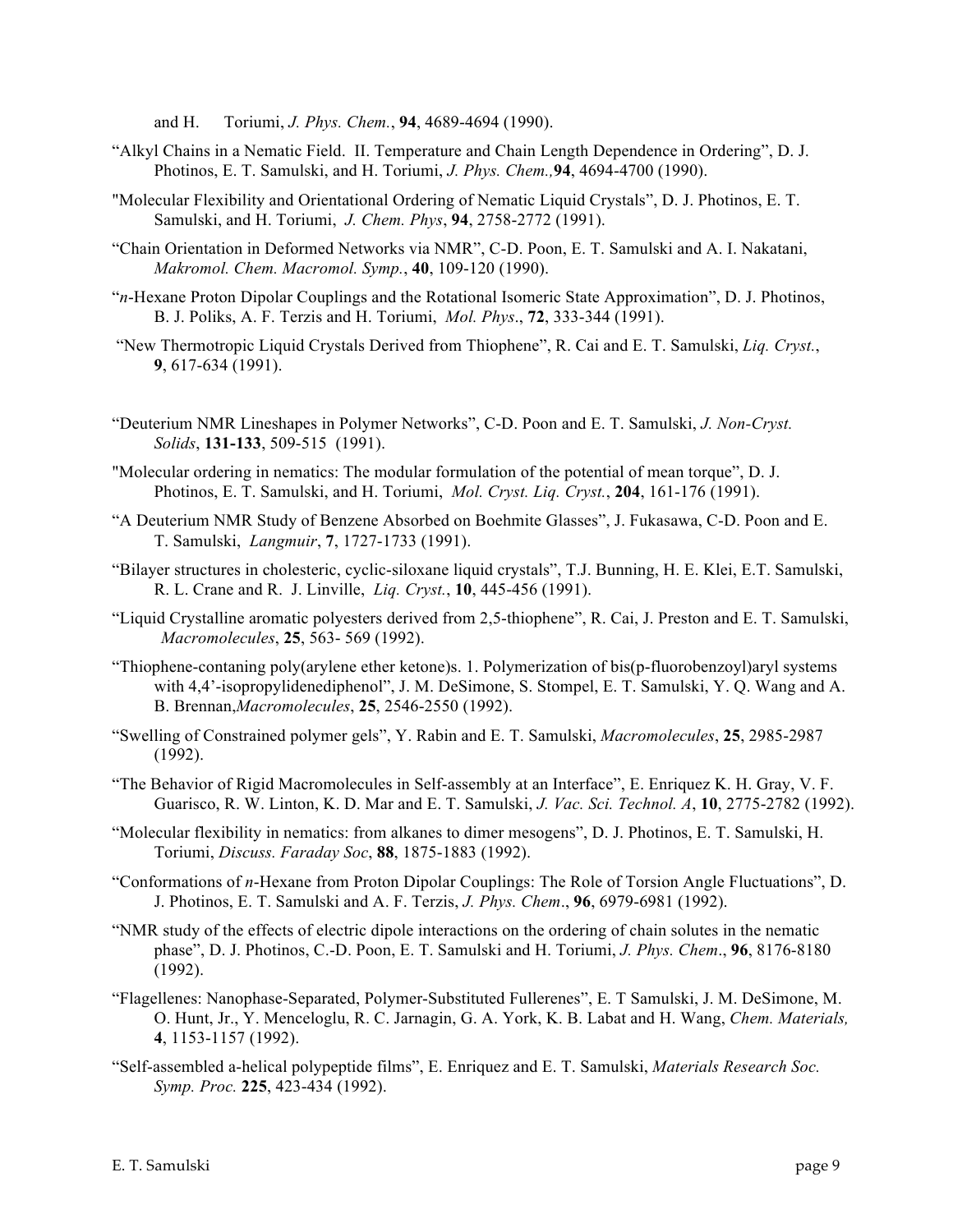- "Thiophene-based poly(arylene ether ketone)s. 2. Thermal and Mechanical Properties of Amorphous Systems Using bis(p-fluorobenzoyl)aryl Monomers", A. B. Brennan, Y. Q. Wang, J. M. DeSimone, S. Stompel, and, E. T. Samulski, *Polymer*, **34**, 807-812 (1993).
- "Electric dipole interactions of chain solutes in nematics: The analysis of segmental ordering in dibromoalkanes", D. J. Photinos and E. T. Samulski, *J. Chem*. *Phys.*, **98**, 10009-10016 (1993).
- "Organic low molar mass and polymeric liquid crystalline NLO materials", H. Wang, M.Y. Jin, R. C. Jarnagin and E. T. Samulski, *SPIE Organic & Biological Otoelectronics Symposium Proc.* **1853**, 89- 98 (1993).
- "Thiophene-based liquid crystalline poly(benzoxazole)s" J. H. Promislow, J. Preston, and E. T. Samulski, *Macromolecules*, **26**, 1793-1795 (1993).
- "Cyclic versus Linear Siloxane Liquid Crystals: Phas Behavior and X-ray Diffraction Results" T. J. Bunning, H. E. Klei, E. T. Samulski, W. W. Adams and R. L. Crane, *Mol. Cryst. Liq. Crust.,* **231**, 163-174 (1993).
- "α-helical polypeptide materials", E. Enriquez, M.Y. Jin, R. C. Jarnagin and E. T. Samulski, *Materials Research Society Symp. Proc.*, **292**, 163-168 (1993).
- "Oblate hexaalkoxy triphenylene solutes in a prolate nematic solvent: A deuterium NMR study of alkyl chain ordering" Z. Luz, D. J. Photinos, and E. T. Samulski, *J. Amer. Chem. Soc*.*,* **115**,10895-900 (1993).
- "Thiophene-based poly(arylene ether)s: 4. Synthesis of poly(arylene ether sulfone)s" R. S. Archibald, V. V. Shears. E. T. Samulski, J. M. DeSimone, *Macromolecules* **23**, 7083-85 (1993).
- "Liquid crystalline polyesters contaning isophthalic acid" R. Cai and E. T. Samulski, *Macromolecules* **27**, 135-42 (1994).
- "Electric Field Poling Effects on the Molecular Reoreintational Dynamics of Side-Chain Nonlinear Optical Materials" H. Wang, R. C. Jarnagin and E. T. Samulski, *Macromolecules* **27**, 4705 - 4713 (1994).
- "Phase behavior of Cyclic Siloxane-based Liquid Crystalline Compounds" K. D. Gresham, C. M. McHugh, T. J. Bunning, R. L. Crane, H. E. Klei, and E. T. Samulski, *J. Polym. Sci, A,* **32**, 2039-2047 (1994).
- "Effects of Substrate on Ultra-Thin Films of Poly-γ-benzyl-L-glutamate by Scanning Probe Microscopy" I. H. Musselman, D. L. Smith, E. Enriquez, V. F. Guarisco, and E. T. Samulski, *J. Vac. Sci. Technol. A*, **12** 2523-2529 (1994).
- "Effects of Deposition Parameters on Morphology of Langmuir-Blodgett Films of Poly-g-benzyl-Lglutamate by Atomic Force Microscopy", D. L. Smith, I. H. Musselman, E. Enriquez, V. F. Guarisco, and E. T. Samulski, *Langmuir*, (1994).
- "Structural Characterization of a Polymer-substituted Fullerene (Flagelene) by Small-angle Neutron Scattering" K. A. Affholter, G. J. Bunick, J. M. DeSimone, M. O. Hunt, Jr., Y. Z. Menceloglu, E. T. Samulski, and G. D. Wignall,*Mater. Res. Soc. Symp. Proc.*, **359**, 335-340 (1995).
- "Electrochemical Measurement of Anisotropic Diffusion in Thin Lyotropic Liquid Crystal Films Using Interdigitated Array Electrodes" C-h. Chen, T. A. Postlethwaite, J. E. Huchison, E. T. Samulski, and R. M. Murray,*J.Phys. Chem.*, **99**, 8804-8811 (1995).
- "Isomeric Poly(benzophenone)s: Synthesis of Highly Crystalline Poly(4,4'-benzophenone) & Amorphous Poly(2,5-benzophenone), a Soluble Poly(*p*-phenylene) Derivative" R. W. Phillips, V. V. Sheares, E. T. Samulski, and J. M. DeSimone, *Macromolecules*, **28**, 3012 (1995). {Erratum CA 120:271297}
- "Orientation behavior of thermoplastic elastomers studied by  ${}^{2}$ H-NMR spectroscopy" A. Dardin, C. Boeffel, H. W. Spiess, R. Stadler and E. T. Samulski, *ACS Symposium Ser.*, **597**, 190-203 (1995).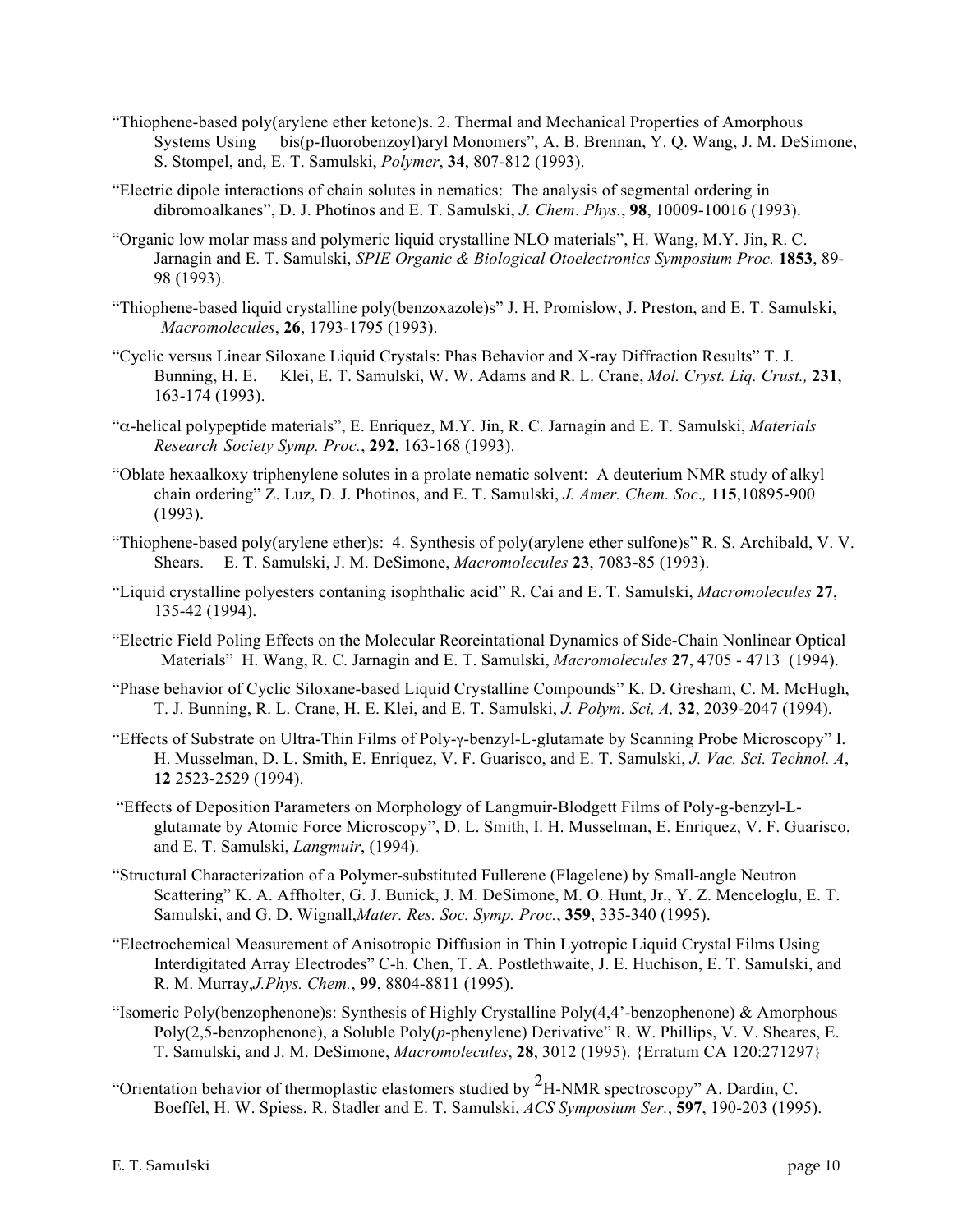- "Synthesis and SANS Structural Characterization of Polymer-substituted Fullerenes (Flagelenes)" G. D. Wignall, K. A. Affholter, G. J. Bunick, J. M. DeSimone, M. O. Hunt, Jr., Y. Z. Menceloglu, and E. T. Samulski, *Macromolecules*, **28**, 6000-6006 (1995).
- "Electric-field-enhanced Self-assembly of  $\alpha$ -helical Polypeptides", C. G. Worley, R. W. Linton, and E. T. Samulski, *Langmuir*, **11**, 3805-10 (1995).
- "Preparation of CdS Nanoparticles Within An Ordered Polypeptide Matrix" E. J. Nelson and E. T. Samulski, *Mat. Sci. & Engr. C*, **c2**, 133-140 (1995).
- "Local motions in polymeric and low-molar-mass supramolecular hydrogen bond assemblies. One- and two-dimensional 2H-NMR studies" A. Dardin, C. Boeffel, H. W. Spiess, R. Stadler and E. T. Samulski, *Acta Polym.*, **46**, 291-9 (1995).
- "Aggregation of amphiphillic molecules in supercritical carbon dioxide: A small angle X-ray Scattering Study", J. L. Fulton, D. M. Pfund, J. B. McClain, T. J. Romack, E. E. Maury, J. R. Combes, E. T. Samulski, J. M. DeSimone, and M. Capel, *Langmuir*, **11**, 4241-9 (1995).
- "On the origins of spontaneous polarization in tilted smectic liquid crystals" D. J. Photinos, and E. T. Samulski, *Science,* **270**, 783-786 (1995).
- "Multilayered crystalline structures and liquid crystalline phases in a mesogen with siloxane tails" C. A. Vieth, E. T. Samulski, and N. S. Murthy, *Liq. Cryst.*, **19**, 557-63 (1995).
- "Monolayers in Three Dimensions: NMR, thermal and electron hopping studies od alkanethiol stabilized gold clusters" C. S. Johnson, E. T. Samulski and R. W. Murray, *J. Ame. Chem. Soc.,* **117**, 12537 (1995).
- "Genetically Expressed Monodispersed a-helical Polypeptides" Bartlett, J. S., Samulski, R. J., Li, Y., and Samulski, E. T*. New Macromolecular Architecture and Functions* edt. M. Kamachi and A. Nakamura, P 159-169 Springer-Velag, Berlin-Heidelberg (1996).
- "Solution properties of a CO2-soluble fluoropolymer via small angle neutron scattering", J. B. McClain, D. Londono, J. R. Combes, T. J. Romack, D. P. Canelas, D. E. Betts, G. D. Wignall, E. T. Samulski, and J. M. DeSimone, *J. Amer. Chem. Soc*.*,* **118**, 917-18 (1996).
- "Shape-dominated ordering in nematic solvents. A deuterium NMR study of cycloalkane solutes" A. F. Terzis, C-D. Poon, E. T. Samulski, Z. Luz, R. Poupko, H. Zimmermann, K. Mueller, H. Toriumi and D. J. Photinos, *J. Amer. Chem. Soc*.*,* **118**, 2226-34 (1996).
- "Effects of polypeptide conformation and surface binding on static secondary ion mass spectra", C. G. Worley, E. P. Enriquez, E. T. Samulski, and R. W. Linton, *Surf. Interface Anal.*, **24**, 59-67 (1996).
- "High pressure NMR studies in liquid and supercritical CO2" A. Dardin, J. M. DeSimone and E. T. Samulski, *Polym. Mater. Sci. Eng.*, **74**, 258-9 (1996).
- "Characterization of polymers and amphiphiles in supercritical CO2 using small angle neutron scattering and viscometry", J. B. McClain, D. E. Betts, D. P. Canelas, E. T. Samulski, and J. M. DeSimone, D. Londono, and G. D. Wignall, *Polym. Mater. Sci. Eng.*, **74**, 234-5 (1996).
- "Spatial distribution functions: liquid CH3CN and CO2" A. F. Terzis, and E. T. Samulski, *Chem. Phys. Lett*.*,* **251**, 157-63 (1996).
- "Orientation of polybutadiene chains in thermoplastic elastomers" V. Abetz, A. Dardin, R. Stadler, J. Hellmann, E. T. Samulski, and H. W. Spiess, *Polym. Mater. Sci. Eng.*, **74**, 331-2 (1996).
- "Deuterium NMR study of water in oriented nylon 6 fibers" J. L. Hutchison, N. S. Murthy, and E. T. Samulski, *Macromolecules*, **29**, 5551-5557 (1996).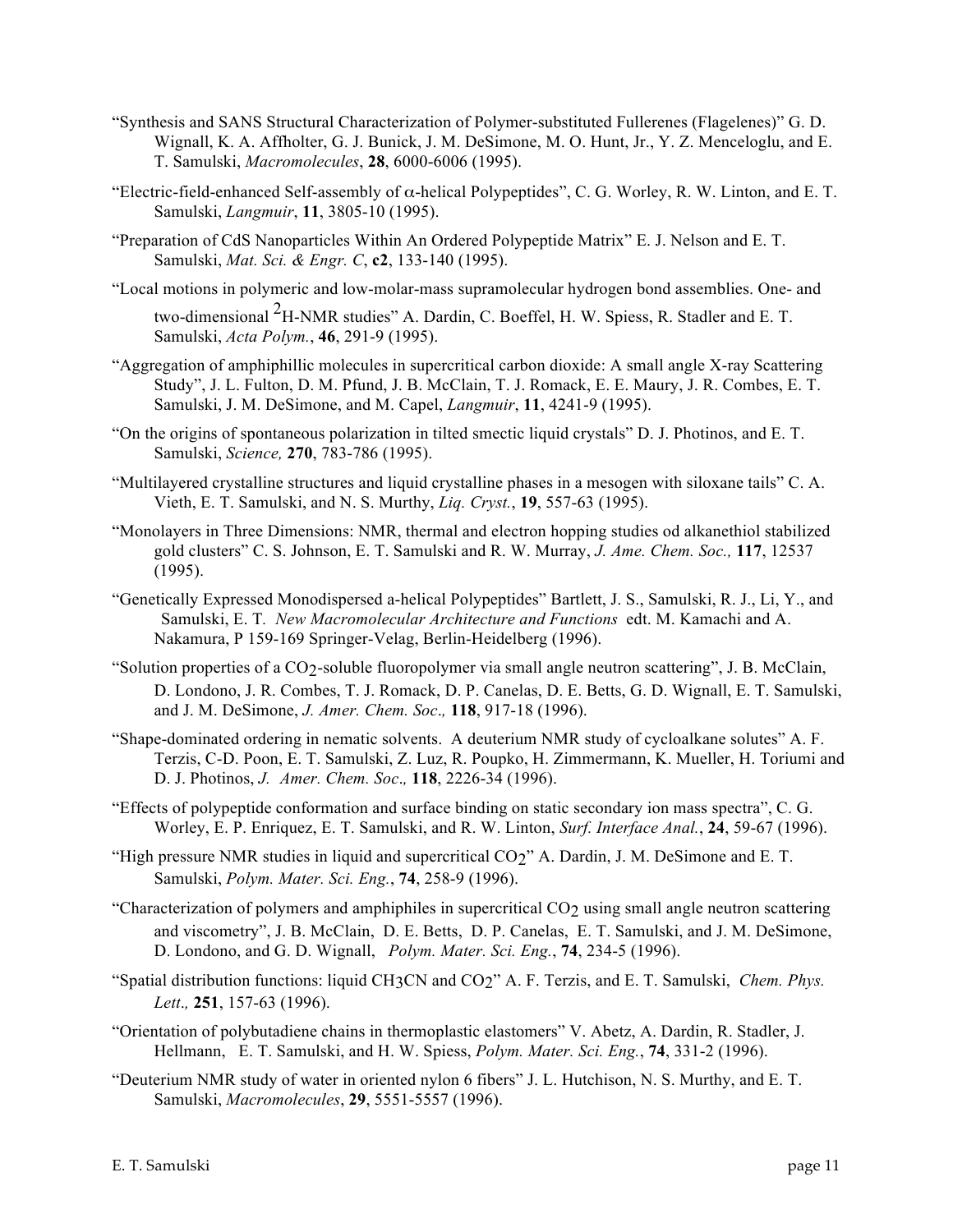- "Orientation of polybutadiene chains in thermoplastic elastomers" V. Abetz, A. Dardin, R. Stadler, J. Hellmann, E. T. Samulski and H. W. Spiess, *Colloid Polym. Sci.*, **274**, 723-731 (1996).
- "Thermally stable nonlinear optical activity in a smectic-A liquid crystal" H. Wang, M.Y. Jin, R. C. Jarnagin, T. J. Bunning, W. Adams, B. Cull, Y. Shi, S. Kumar, and E. T. Samulski, *Nature*, **384**, 244-7 (1996).
- "Design of Nonionic Surfactants for Supercritical Carbon Dioxide", McClain, J.B.; Betts, D.E.; Canelas, D.A.; Samulski, E.T.; DeSimone, J.M.; Lodono, H.D.; Cochran, H.D.; Wignall, G.D.; Chillura-Martino, D. Triolo, R. *Science,* , **274**, 2049-2052 (1996).
- "Photoinduced graft polymerization of styrene onto polypropylene substrates" Y. Li, J. M. DeSimone, C-D. Poon, and E. T. Samulski, *J. Appl. Polym. Sci.*, **64**, 883-889 (1997).
- "Spontaneous polarization in tilted smectics" D. J. Photinos, A. F. Terzis, E. T. Samulski, T. J. Dingemans, A. Chen and C-D. Poon, *Mol. Cryst. Liq. Cryst.*, **292**, 265-76 (1997).
- "Orientational order of water confined in anisotropic cavities" A. F. Terzis, P. T. Snee and E. T. Samulski, *Chemical Physics Letters,* **264**, 481-486 (1997).
- "Molecular ordering and the direct measurement of weak proton-proton dipolar interactions in a rubber network" P. T. Callaghan and E. T. Samulski, *Macromolecules*, **30**, 113-122 (1997).
- "Relaxation of Stress and Orientation in Thermo-reversable Networks" A. Dardin, H-W. Spiess, R. Stadler, & E. T. Samulski, *Polym. Gels and Networks,* **5**, 37-54 (1997).
- "A simplified approach to the interpretation of nuclear spin correlations in entangled polymeric liquids" R. C. Ball, P. T. Callaghan and E. T. Samulski, *J. Chem. Phys.*, **106**, 7352-62 (1997).
- "High-pressure NMR of polymers dissolved in supercritical carbon dioxide" A. Dardin, J. B. Cain, J. M. DeSimone, C. S. Johnson, Jr., and E. T. Samulski, *Macromolecules,* **30**, 3593-99 (1997).
- "Nuclear Magnetic Resonance line shape from strained Gaussian networks" M. Warner, P. T. Callaghan and E. T. Samulski, *Macromolecules,* **30**, 4733-36 (1997).
- "Quantitative calculation of spontaneous polarization in ferroelectric smectics" A. F. Terzis, D. J. Photinos, E. T. Samulski, *J. Chemical Phys.*, **107**, 4061-69 (1997).
- "A comparative structural study of three prospective longitudinal ferroelectric smectic liquid crystals" Y. S. Shi, J. T. Mang, S. Kumar and E. T. Samulski, *Mol. Cryst. Liq. Cryst. Sci. & Tech Sec. A* **302**, 47- 55 (1997).
- "A thiophene-based liquid crystaliine aromatic polyamide" S. Stompel, E. T. Samulski, J. Preston, B. S. Hsiao, K. H. Gardner, and H. Shih, *High Perform. Polyms.* **9**, 229-249 (1997).
- "Extraction of a hydrophillic compound from water into liquid CO2 using dendritic surfactants" A. I. Cooper, J. D. Londono, G. Wignall, J. B. McClain, E. T. Samulski, J. S. Lin, A. Dobrynin, M. Rubinstein, A. L. C. Burke, J. M. J. Frechet and J. M. DeSimone, *Nature* **389**, 368-371 (1997).
- "Ferroelectric liquid crystals derived from isolucine I. Synthesis and characterization" T. J. Dingemans, C-D. Poon, E. T. Samulski, H. Uehara and J. Hatano, *Liquid Crystals*, **24**, 247-253 (1998).
- "Ferroelectric liquid crystals derived from isolucine II. Orientational ordering by carbon-13 separated local field spectroscopy" A. Chen, C-D. Poon, T. J. Dingemans, and E. T. Samulski, *Liquid Crystals*, **24**, 255-262 (1998).
- "Fluorocarbons dissolved in supercritical carbon dioxide. NMR evidence for specific solute-solvent interactions" A. Dardin, J. M. DeSimone, and E. T. Samulski, *J. Phys. Chem,* **102**, 1775-1780 (1998).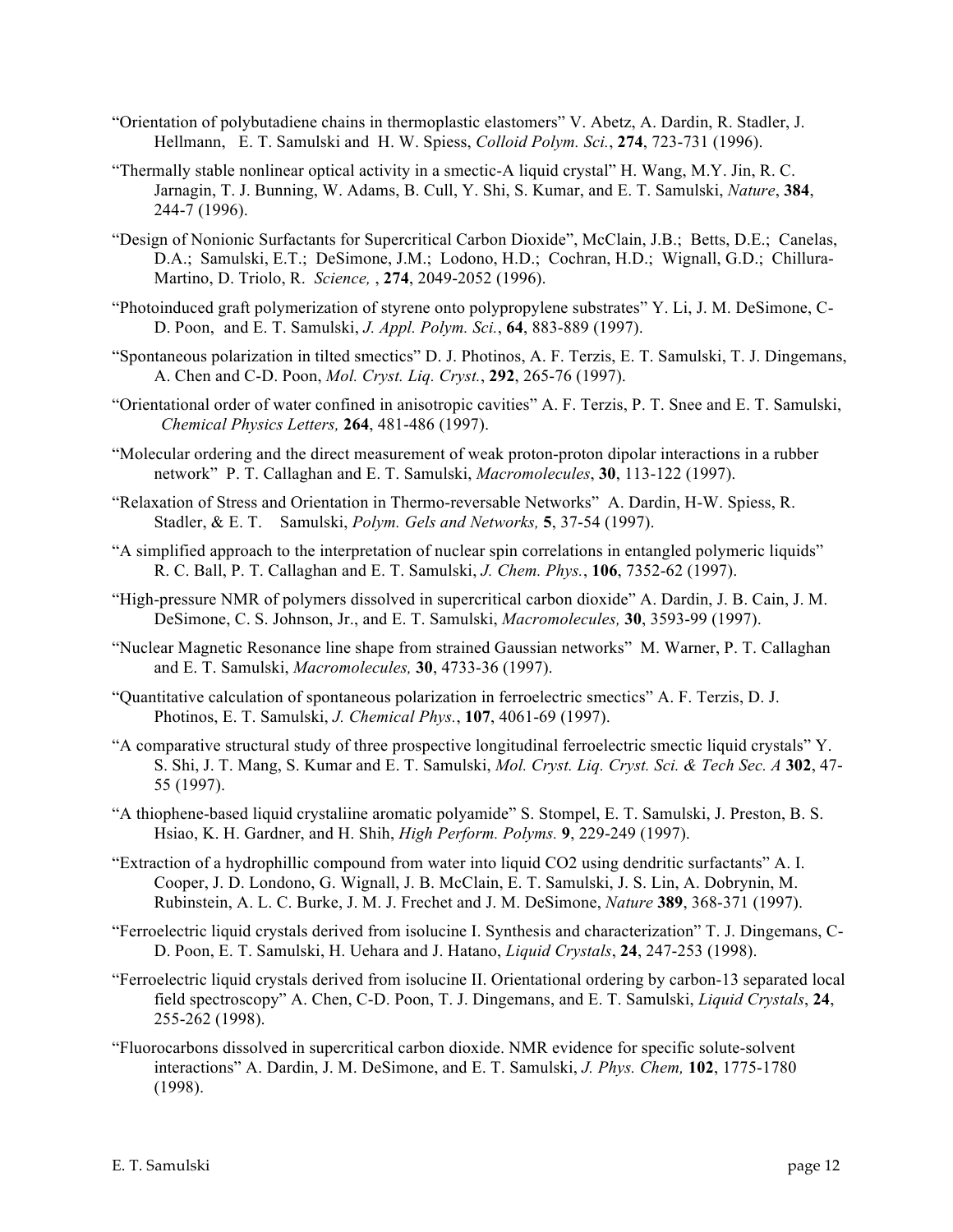- "Tilt, polarity, and spontaneous symmetry breaking in liquid crystals" A. G. Vanakaras, D. J. Photinos and E. T. Samulski, *Phys. Rev. E.*, **57**, R4875-R4878 (1998).
- "The Molecular Weight Dependence of Nuclear Spin Correlations in Entangled Polymeric Liquids" P. T. Callaghan and E. T. Samulski, *Macromolecules,* **31**, 3693-3705 (1998).
- "Biaxial smectic phases in non-linear mesogens: optical properties and phase behaviour of an oxadiazole liquid crystal" K. J. K. Semmler, T. J. Dingemans, and E. T. Samulski, *Liquid Crystals*, **24**, 799-803 (1998).
- "Chain Deformation for a Polymer Melt under Shear" P. T. Callaghan, M. L. Kilfoil and E. T. Samulski, *Phys. Rev. Lett.*, **81**, 4524-4527 (1998).
- "Spectral tuning of light-emitting diodes with phenyl-thiophenes" T.J. Dingemans, A. Bacher, M. Thelakat, L. G. Pedersen, E. T. Samulski and H-W. Schmidt, *Synthetic Metals*, **105**, 171-177 (1999).
- "Non-linear boomerang-shaped liquid crystals derived from 2,5-bis(*p*-hydroxyphenyl)-1,3,4-oxadiazole" T. J. Dingemans and E. T. Samulski, *Liquid Crystals*, **27**, 131-136 (2000).
- "Molecular weight dependence of nuclear spin correlations in PDMS networks" P. T. Callaghan and E. T. Samulski, *Macromolecules* **33**, 3795-3802 (2000).
- "Synthesis and characterization of  $poly(p$ -phenylene)s with nonlinear optical sidechains" D. K. Taylor and E. T. Samulski, *Macromolecules* **33**, 2355-2358 (2000).
- "Liquid crystals comprising hydrogen-bonded organic acids I. Mixtures of non-mesogenic acids" S. K. Kang and E. T. Samulski *Liquid Crystals* **27**, 371-376 (2000).
- "Liquid crystals comprisng hydrogen-bonded organic acids II. Heterodimers in mixed mesogenic acids" S. K. Kang E. T. Samulski, P. Kang, and J. Choo *Liquid Crystals* **27**, 377-385 (2000).
- "Do bridging water molecules dictate the structure of a model dipeptide in aqueous solution?" Poon C. D., Samulski E.T., Weise C.F., and J. Weisshaar *J Ame. Chem. Soc.* 122: (23) 5642-5643 (2000).
- "New mesogens with cubic phases: hydrogen-bonded bipyridines and siloxane-contaning benzoic acids I. Preparation and phase behaviour" E. Nishikawa and E. T. Samulski, *Liquid Crystals* **27**, 1457-1462 (2000).
- "New mesogens with cubic phases: hydrogen-bonded bipyridines and siloxane-contaning benzoic acids II. Structural Studies." E. Nishikawa and E. T. Samulski, *Liquid Crystals* **27**, 1463-1471 (2000).
- "Javelin-, hockey stick-, and boomerang-shaped liquid crystals. Structural variations on *p*quinquephenyl." T. J. Dingemans, N. S. Murthy and E. T. Samulski, *J. Phys. Chem. B* **105**, 8845- 8860 (2001).
- "Fabrication and Characterization of Nanotubular Semiconductor Oxides In  $_2O_3$  and Ga<sub>2</sub>O<sub>3</sub>." B. Cheng and E. T. Samulski, *J. Materials Chem.* **11**, 2901-2902 (2001).
- "New mesogens forming nanophase-separated liquid crystalline structure Cubic Phase." E. Nishikawa, J. Yamamoto, H. Yokoyama, and E. T. Samulski, *Mol. Cryst. Liq. Cryst.* **364**, 605-610 (2001).
- "Biaxial deformations of a polymer network measured via deuterium quadrupolar interactions" P. T. Callaghan and E. T. Samulski, *Macromolecules* **36**, 724-735 (2003).
- "One-step, ambient-temperature synthesis of antimony sulfide  $(Sb_2S_3)$  micron-size polycrystals with a spherical morphology," Bin Cheng and E. T. Samulski, *Material Res. Bulletin* **38**, 297-301 (2003).
- "NMR study of the effects of electric dipole interactions on the ordering of polar solutes in nematic solvents?" C. Wutz, T. Dingemans, A. Terzis, D. Photinos and E. T. Samulski, *J. Phys.Chem.* **118**, 7046-7061 (2003).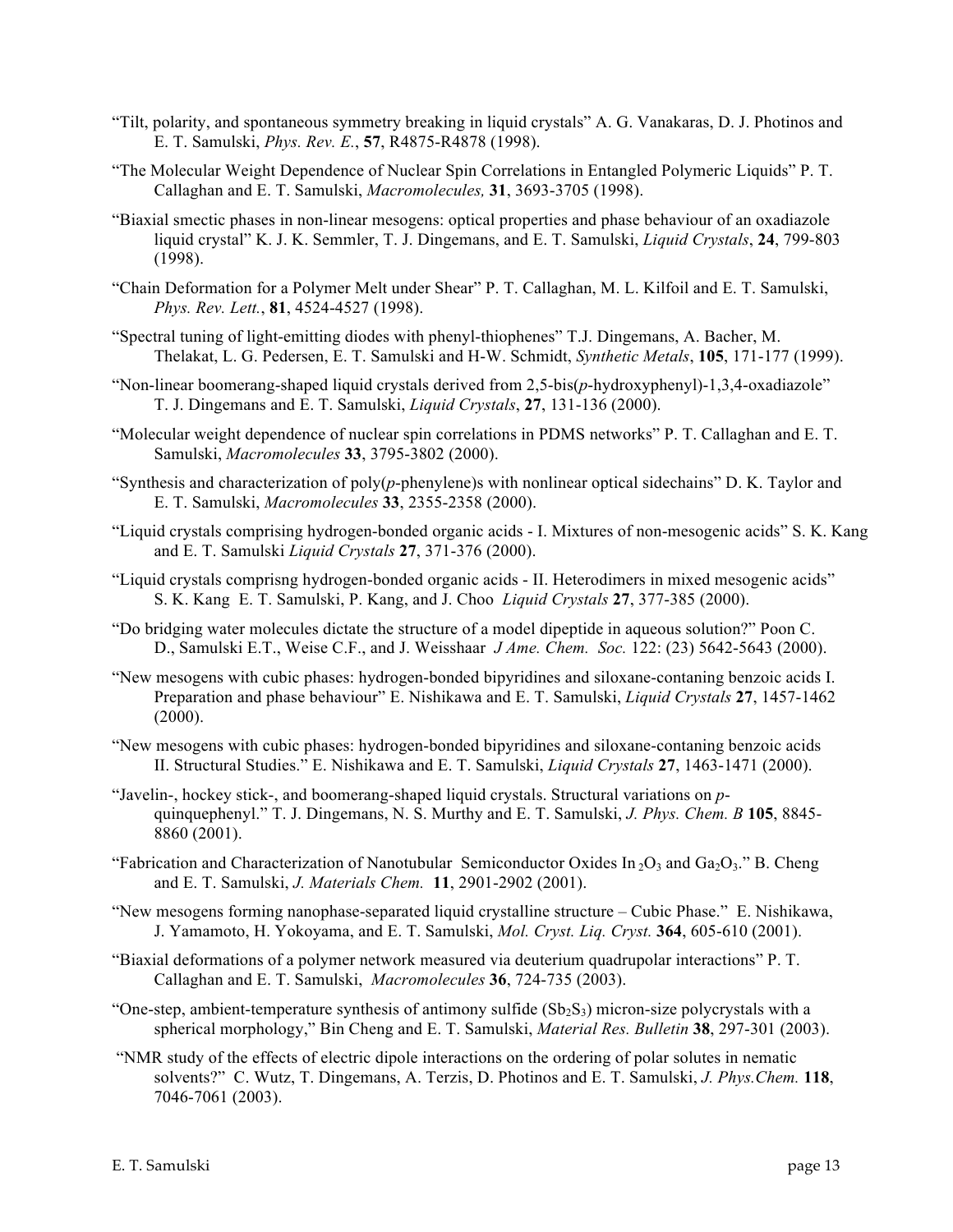- "Sol-gel template synthesis and liquid  $CO<sub>2</sub>$  developed TiO $\frac{1}{10}$ CdS composite nanowire arrays," Bin Cheng, Clarence Murray and E. T. Samulski, *Materials Research Society Proceedings*, **737**, 413-417 (2003).
- "Professor Walter Kauzmann in the late 1960s: how a chance conversation resulted in a thesis chapter, and his simple perspective on polywater." E. T. Samulski *Biophysical Chemistry* **105**, 173-174 (2003).
- "Rapid, high yield, solution-mediated transformation of polycrystalline selenium powder into singlecrystal nanowires." B. Cheng and E. T. Samulski, *Chem. Comm.*, 2024 – 2025 (2003).
- "The elusive thermotropic biaxial nematic phase in rigid bent-core molecules" B. R. Acharya, A. Primak, and S. Kumar T. J. Dingemans and E. T. Samulski, PRAMANA-*J PHYS* 61 (2): 231-237 (2003).
- "Electronic properties of LiMo<sub>3</sub>Se<sub>3</sub>-Nanowires and Mo<sub>3</sub>Se<sub>3</sub>-nanowire-networks for nanoscale electronic devices," Heidelberg, A, Bloess, H, Schultze, JW, et al *Z PHYS CHEM* 217 (5): 573-585 (2003).
- "Supercritical  $CO_2$ -mediated intercalation of PEO in clay," Q. Zhao and E. T. Samulski, *Macromolecules,* **36**, 6967 - 6969 (2003).

"Wholly Aromatic Ether-imides. Potential Materials for n-Type Semiconductors," Theo J. Dingemans, Stephen J. Picken,⊥ N. Sanjeeva Murthy, Paul Mark,Terry L. StClair, and Edward T. Samulski, *Chem. Mater.* **2004,** *16,* 966-974.

"Hydrothermal synthesis of one-dimensional ZnO nanostructures with different aspect ratios"*.*Bin Cheng, Edward T. Samulski\* *Chem. Comm.* **2004** 986-987.

"An achiral, anticlinic-promoting, smectic liquid crystal architecture" J. Thisayukta and E. T. Samulski, *J. Mater. Chem.,* **2004**, *14*, 1554 – 1559

- " Thermotropic biaxial nematic liquid crystals," L. A. Madsen, T. J. Dingemans, M. Nakata, and E. T. Samulski, *Phys. Rev. Lett.* **2004**, *92*(14) 145505 1-4
- "Large-scale, solution phase growth of smaller diameter, single-crystalline  $SnO<sub>2</sub>$  nanorods" Bin Cheng,<sup>†</sup> Joette M. Russell, † Wensheng Shi,† Lei Zhang,‡ Edward T. Samulski *J. Am. Chem. Soc,* **2004***, 126,*  5972-5973.

"In-situ Fabrication of Dispersed, Crystalline, Platinum Nanoparticles Embedded in Carbon Nanofibers" Lei Zhang, Bin Cheng, and Edward T. Samulski, *Chem. Phys. Lett.* **398**, 505-510 (2004)

"Self-assembled monolayers of oligo peptides on gold: Surface characterization and orientation distribution analysis." X. Wen, R. L. Linton and E. T. Samulski, *J. Phys. Chem* **108**, 9673-9681 (2004).

"Investigating the core moiety of banana-shaped liquid crystals using 2H NMR coupled with quantum simulations" V. Domenici, L.A. Madsen, E-J. Choi, E., T. Samulski, and C. A. Veracini, *Chem. Phys. Lett.* **402**, 318-323 (2005).

- "In-situ Polymerization of Poly(methyl methacrylate)/clay Nanocomposites in Supercritical Carbon Dioxide," Q. Zhao and E. T. Samulski, *Macromolecules,* **38**:7967-7971 (2005).
- "*In-situ* Electrochemical Synthesis of 1-Dimensional Alumina Nanostructures" L. Zhang, B. Cheng, W. Shi and E. Samulski *J. Mater. Chem. 15,* 4889 – 4893(2005)
- "Influence of excitation density on photoluminescence of zinc oxide with different morphologies and dimensions**"** W.S. Shi, B. Cheng, L. Zhang and E. T. Samulski, *J. Appl. Phys.* **98**, 083502 (2005).
- "Addressing non-idealities in NMR experiements on rotating liquid crystals" L. A. Madsen and E. T. Samulski, *Liq. Cryst. 32,* 1419-1425 (2005).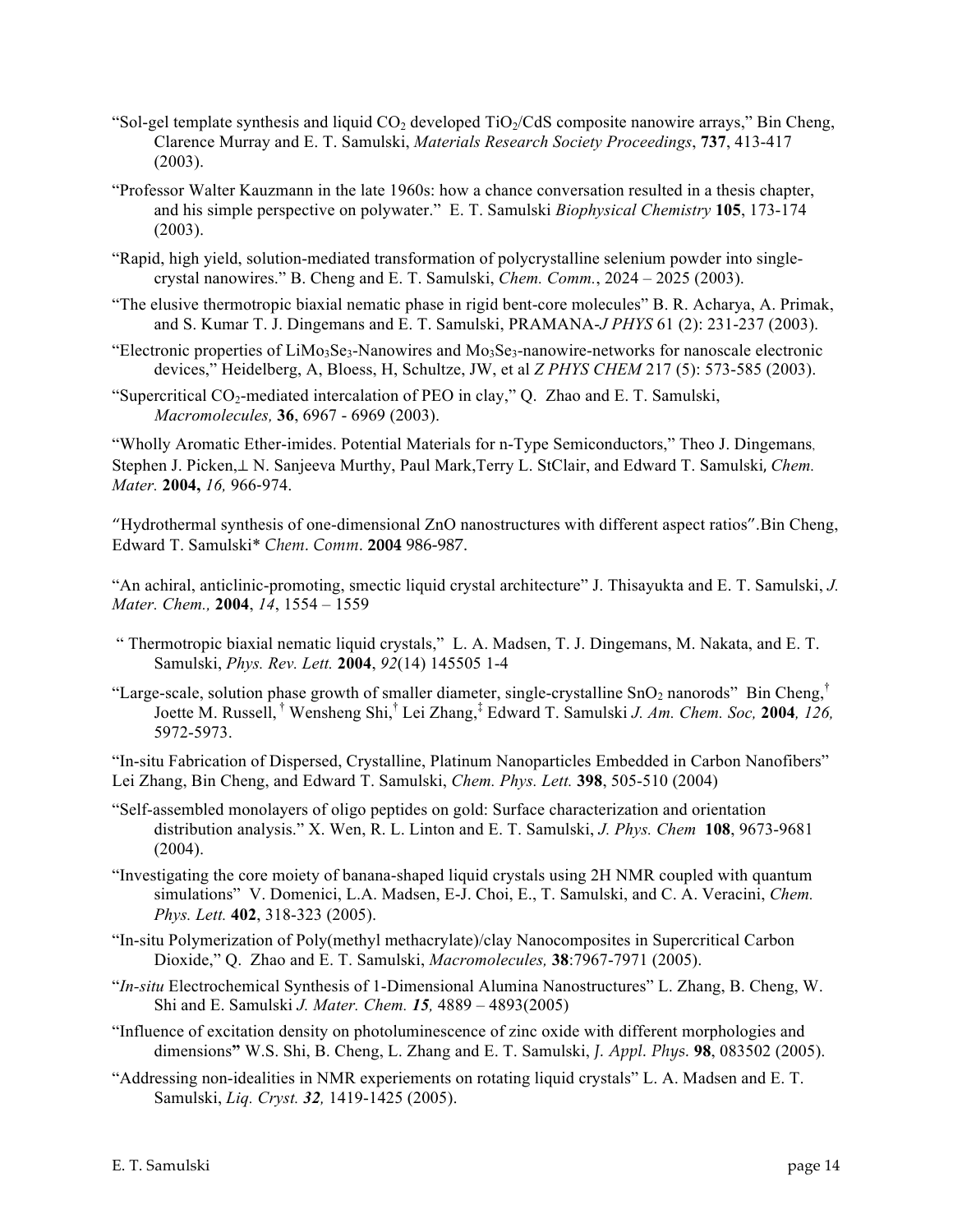- "Synthesis of Variable Aspect ratio, Single-crystalline ZnO Nanostructures" Bin Cheng, Wensheng Shi, Joette M. Russell, Lei Zhang, and Edward T. Samulski *J. Inorg. Chem.* 45 (3) 1208-1214 (2006).
- "A Comparative Study of Poly(methyl methacrylate) and Polystyrene/clay Nanocomposites Prepared in Supercritical Carbon Dioxide," Q. Zhao and E. T. Samulski, *Polymer,* **47**, 663-671 (2006).
- "Comment on Thermotropic biaxial nematic liquid crystals Reply" Madsen LA, Dingemans TJ, Nakata M, et al.*PHYSICAL REVIEW LETTERS* 96 (21): Art. No. 219804 (2006).
- "Alignment of nematic liquid crystals using carbon nanotube films" Russell JM, Oh SJ, LaRue I, et al. *THIN SOLID FILMS* 509 (1-2): 53-57 (2006).
- "Optical properties of N,N '-bis(3-phenoxy-3-phenoxy-phenoxy)-1,4,5,8-naphthalene-tetracarboxylic diimide by spectroscopic ellipsometry" Yang D, Shrestha RP, Dingemans TJ, et al. *THIN SOLID FILMS* 500 (1-2): 9-14 (2006).
- "Superhydrophobic Behavior of a Perfluoropolyether Lotus-Leaf-like Topography" Lei Zhang, Zhilian Zhou, Bin Cheng, Joseph M. DeSimone, and Edward T. Samulski *Langmuir* **22**, (20) 8576 – 8580 (2006).
- "Uniaxial and biaxial nematic liquid crystals" Dingemans TJ, Madsen LA, Zafiropoulos NA, Lin, W. and Samulski, E. T. *Phil. Trans. Roy. Soc. A Math. Phys. & Engr. Sci* **364** (1947) 2681-2696 (2006).
- "Weak surface anchoring energy of 4-cyano-4 $t$ -pentyl-1,1 $t$ -biphenyl on perfluoropolyether Langmuir-Blodgett films" J. M. Russell-Tanner, Sadao Takayama, Akihiko Sugimura J. M DeSimone and E. T. Samulski *J. Chem. Phys*. **126**, 244706 (2007).
- "Supramolecular nanomimetics: Replication of micelles, viruses, and other naturally occurring nanoscale objects" Maynor BW, Larue I, Hu Z, et al. SMALL 3 (5): 845-849 MAY (2007).
- "Catalytic synthesis of biodiesel from high free fatty acid-containing feedstocks" Zafiropoulos NA, Ngo HL, Foglia TA, et al. CHEMICAL COMMUNICATIONS (35): 3670-3672 (2007)
- "Efficient two-step synthesis of biodiesel from greases" Ngo HL, Zafiropoulos NA, Foglia TA, et al. ENERGY & FUELS Volume: 22 Issue: 1 Pages: 626-634 JAN-FEB (2008)
- "All Aromatic Liquid Crystals" Nicholas A. Zafiropoulos, E-Joon Choi, Theo Dingemans, Wenbin Lin and Edward T. Samulski, *Chemistry of Materials,* **20**(12); 3821-3831 (2008).
- "Synthesis of water soluble graphene" Si Y, Samulski ET *NANO LETTERS* **8** (6) 1679-1682 (2008).
- "The Patterning of Sub-500 nm Inorganic Oxide Structures" by Joseph DeSimone, Meredith J. Hampton, Stuart S. Williams, Zhilian Zhou, Janine Nunes, Doo Hyun Ko, Joseph L. Templeton, Edward T. Samulski, Joseph M. DeSimone, *Advanced Materials* **20**, (14) 5229-5234 (2008).
- "Characterizing enhanced performance of nanopatterned bulk heterojunction organic photovoltaics." Proc. SPIE, Vol. 7047, 70470S (2008).
- "Exfoliated Graphene Separated by Platinum Nanoparticles", Si YC, Samulski ET, CHEMISTRY OF MATERIALS **20** Issue: 21 6792-6797 (2008)
- Nanostructured Titania-Polymer Photovoltaic Devices Made Using PFPE-Based Nanomolding Techniques" Williams SS, Hampton MJ, Gowrishankar V, et al. CHEMISTRY OF MATERIALS **20** 5229-5234 (2008).
- "The Pursuit of a Scalable Nanofabrication Platform for Use in Material and Life Science Applications" Gratton SEA, Williams SS, Napier ME, et al. *ACCOUNTS OF CHEMICAL RESEARCH* **41** (12) 1685-1695 (2008).
- "Electrophotonic enhancement of bulk heterojunction organic solar cells through photonic crystal photoactive layer" John R. Tumbleston, Doo-Hyun Ko, Edward T. Samulski, and Rene Lopez, *Appl. Phys. Lett.* **94**, 043305 (2009).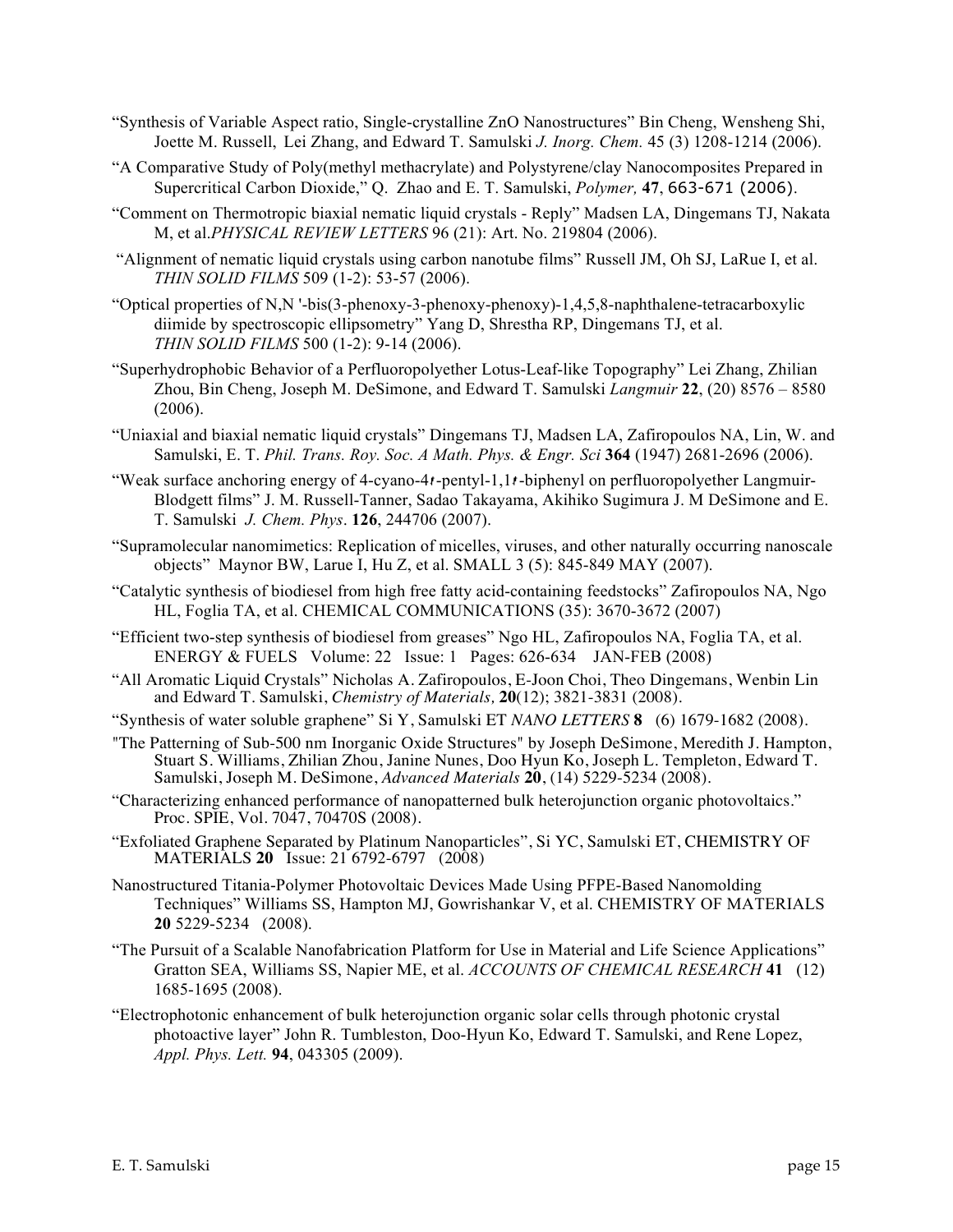- "Asymmetric Oxadiazole Mesogens as Candidates for Low-Temperature Biaxial Nematics." A. Zafiropoulos, Wenbin Lin and E. T. Samulski, *Liquid Crystals*, **36**, 1366-5855 (2009)
- "Absorption and quasiguided mode analysis of organic solar cells with photonic crystal photoactive layers" John R. Tumbleston, Doo-Hyun Ko, Edward T. Samulski, and Rene Lopez, *OPTICS EXPRESS* **17**, No. 9, 7670-7681 (2009).
- "Photonic Crystal Geometry for Organic Solar Cells" Doo-Hyun Ko, John R. Tumbleston, Lei Zhang, Stuart Williams, Joseph M. DeSimone, Rene Lopez and Edward T. Samulski\* *Nano Lett*., **9**, 2742– 2746 (2009)
- "Towards Room Temperature Biaxial Nematics*"* Lori L. Cooper, Edward T. Samulski and Eric Scharrer, *Molecular Crystals & Liquid Crystals*, **511**, 1673-1687 (2009).
- "Uniform Alignment of Liquid Crystals Induced by Perfluoropolyether Film Exposed to Linearly Polarized Ultraviolet Light" Usami K, Sugimura A, Samulski ET *Molecular Crystals & Liquid Crystals*, **516**, 38 (2009).
- "Mesoporous Silica-Supported Diarylammonium Catalysts for Esterification of Free Fatty Acids in Greases" Helen L. Ngo • Nicholas A. Zafiropoulos • Thomas A. Foglia • Edward T. Samulski • Wenbin Lin *J Am Oil Chem Soc* **87**:445–452 (2010).
- "High-Resolution PFPE-based Molding Techniques for Nanofabrication of High-Pattern Density, Sub-20 nm Features: A Fundamental Materials Approach" Stuart S. Williams,† Scott Retterer,| Rene Lopez,‡ Ricardo Ruiz,⊥ Edward T. Samulski,† and Joseph M. DeSimone, *Nano Lett.* **10**, 1421– 1428 (2010).
- "Insights into the cybotactic nematic phase of bent-core molecules" O. Francescangeli and E. T. Samulski *Soft Matter* **6**, 2413–2420 (2010).
- '*meta*-Cybotaxis and nematic biaxiality', Samulski, Edward T. *Liquid Crystals*, **37**: 6, 669 678 (2010).
- "Suppression of Bimolecular Recombination by UV-sensitive Electron Transport Layers in Organic Solar Cells" Doo-Hyun Ko, John R. Tumbleston, Edward T. Samulski, and Rene Lopez, *J Appl. Phys. Lett.* **108**, 083101-1-6 (2010).
- "Analyzing the exciton generation profiles as a means to extract transport lengths in organic solar cells" John R. Tumbleston, Doo-Hyun Ko, Edward T. Samulski, and Rene Lopez *Physical Review B* **82**, 205325 (2010)
- "Nonideal parasitic resistance effects in bulk heterojunction organic solar cells" John R. Tumbleston, Doo-Hyun Ko, Edward T. Samulski, and Rene Lopez *J. Appl. Phys.* **108**, 084514 (2010).
- "Cybotaxis dominates the nematic phase of bent-core mesogens: a small-angle diffuse X-ray diffraction study"Oriano Francescangeli, Francesco Vita, Claudio Ferrero, Theo Dingemans and Edward T. Samulski *Soft Matter* **7**, 895-901 (2011).
- "Biomimetic microlens array with antireflective ''moth-eye'' surface" Doo-Hyun Ko,a John R. Tumbleston, Kevin J. Henderson, Larken E. Euliss, Joseph M. DeSimone, Rene Lopez and Edward T. Samulski, *Soft Matter* **7**, 6404 (2011).
- "Extraordinary magnetic field effect in bent-core liquid crystals" O. Francescangeli, F. Vita, F. Fauth, E. T. Samulski, *Phys. Rev. Lett. 107* (20) Nov. 11, **2011**.
- "Light-trapping nano-structures in organic photovoltaic cells" Doo-Hyun Ko, John R. Tumbleston, Abay Gadisa, Mukti Aryal, Yingchi Liu, Rene Lopez and Edward T. Samulski *J. Mater. Chem*., **2011**, 21, 16293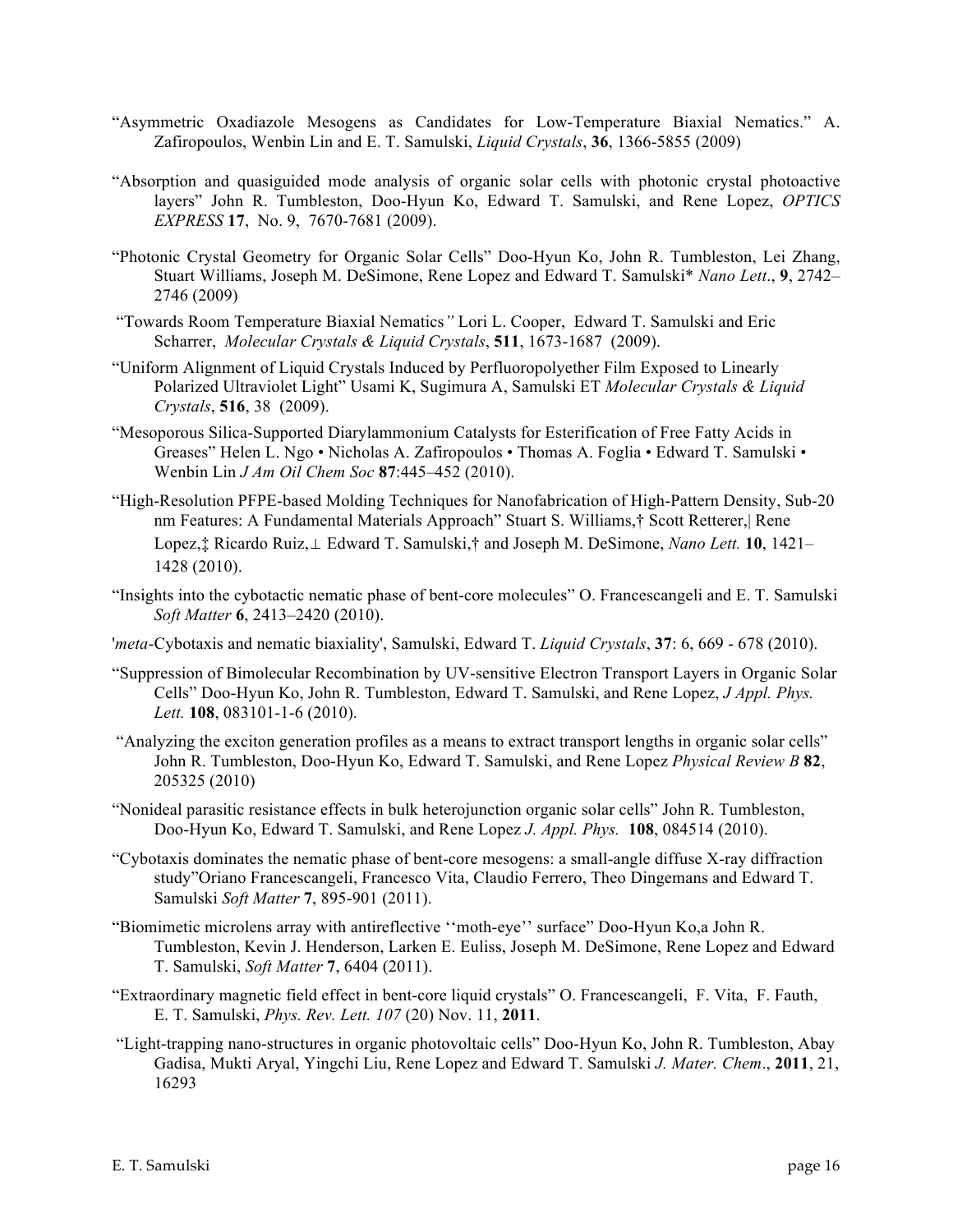- "Uniaxial to biaxial nematic phase transition in a bent-core thermotropic liquid crystal by polarising microscopy" Picken, SJ; Dingemans, TJ; Madsen, LA; Francescangeli, O; Samulski, ET, *Liquid Crystals* **2012**, 39, 19-23.
- "Nanoforest Nb<sub>2</sub>O<sub>5</sub> Photoanodes for Dye-Sensitized Solar Cells by Pulsed Laser Deposition" Ghosh, R; Brennaman, MK; Uher, T; Ok, MR; Samulski, ET; McNeil, LE; Meyer, TJ; Lopez, R, *ACS Appl. Matl. & Interfaces* **2011**, 3, 3929-3935.
- "Interplay Between Bimolecular Recombination and Carrier Transport Distances in Bulk Heterojunction Organic Solar Cells" John R. Tumbleston, Yingchi Liu, Edward T. Samulski, and Rene Lopez*, Adv. Energy Materials* **2012**, 2, 477-486.
- "The role of solvent and morphology on miscibility of methanofullerene and poly(3-hexylthiophene)" Gadisa, Abay, Tumbleston, John R., Ko, Doo-Hyun, Aryal, Mukti, Lopez, Rene and Samulski, Edward T. *Thin Solid Films* **520**, 5466-5471 (2012)
- "Minimizing interfacial losses in inverted organic solar cells comprising Al-doped ZnO" Gadisa, Abay, Liu, Yingchi, Samulski, Edward T. and Lopez, Rene *Appl. Phys. Lett.* **100**, 253903 (2012).
- "Role of Thin n-Type Metal-Oxide Interlayers in Inverted Organic Solar Cells" Gadisa, Abay, Liu, Yingchi, Samulski, Edward T. and Lopez, Rene *Appl. Matl. & Interfaces* **4**, 3846-3851 (2012).
- "Exploring the Origin of Crystalline Lamella Twist in Semi-Rigid Chain Polymers: the Model of Keith and Padden revisited" Rosenthal, Martin, Portale, Giuseppe, Burghammer, Manfred, Bar, Georg, Samulski, Edward T. and Ivanov, Dimitri A. *Macromolecules* **45**, 7454-7460 (2012).
- "Large area nanofabrication of butterfly wing's three dimensional ultrastructures" Aryal, Mukti, Ko, Doo-Hyun, Tumbleston, John R., Gadisa, Abay, Samulski, Edward T. and Lopez, Rene *J VACUUM SCIENCE & TECHNOLOGY B* **30**, 061802 (2012).
- "Low nematic onset temperatures and room temperature cybotactic behavior in 1,3,4-oxadiazole-based bent-core mesogens possessing lateral methyl groups" Speetjens, Frank, Lindborg, Jane, Tauscher, Tatum, LaFemina, Nikki, Nguyen, Jason, Samulski, Edward T., Vita, Francesco, Francescangeli, Oriano and Scharrer, Eric *J. Matl. Chem. 22, 22558-22564 (2012).*
- "Electric field effect on the phase diagram of a bent-core liquid crystal" Vita, Francesco, Placentino, Immacolata F., Ferrero, Claudio, Singh, Gautam, Samulski, Edward T. and Francescangeli, Oriano *Soft Matter* **9**, 6475-6481 (2013).
- "Effects of nano-patterned versus simple flat active layers in upright organic photovoltaic devices" Liu, Yingchi, Tippets, Cary A., Kirsch, Christoph, Mitran, Sorin, Samulski, Edward T. and Lopez, Rene *J. Phys. D- Appl. Phys.* **46**, 024008 (2013).
- "SWCNT Induced Crystallization in an Amorphous All-Aromatic Poly(ether imide)" Hegde, Maruti, Lafont, Ugo, Norder, Ben, Picken, Stephen J., Samulski, Edward T., Rubinstein, Michael and Dingemans, Theo *Macromolecules* **46**, 1492-1503 (2013).
- "Surface Patterning of Mesoporous Niobium Oxide Films for Solar Energy Conversion" Ok, Myoung-Ryul Ghosh, Rudresh, Brennaman, M. Kyle, Lopez, Rene, Meyer, Thomas J. and Samulski, Edward T. *ACS APPLIED MATERIALS & INTERFACES* **5**, 3469-3474 (2013).
- "Balance between light trapping and charge carrier collection: Electro-photonic optimization of organic photovoltaics with ridge-patterned back electrodes" Liu, Yingchi, Tippets, Cary A., Kirsch, Christoph, Mitran, Sorin, Samulski, Edward T. and Lopez, Rene *JOURNAL OF APPLIED PHYSICS* **113**, 244503 (2013).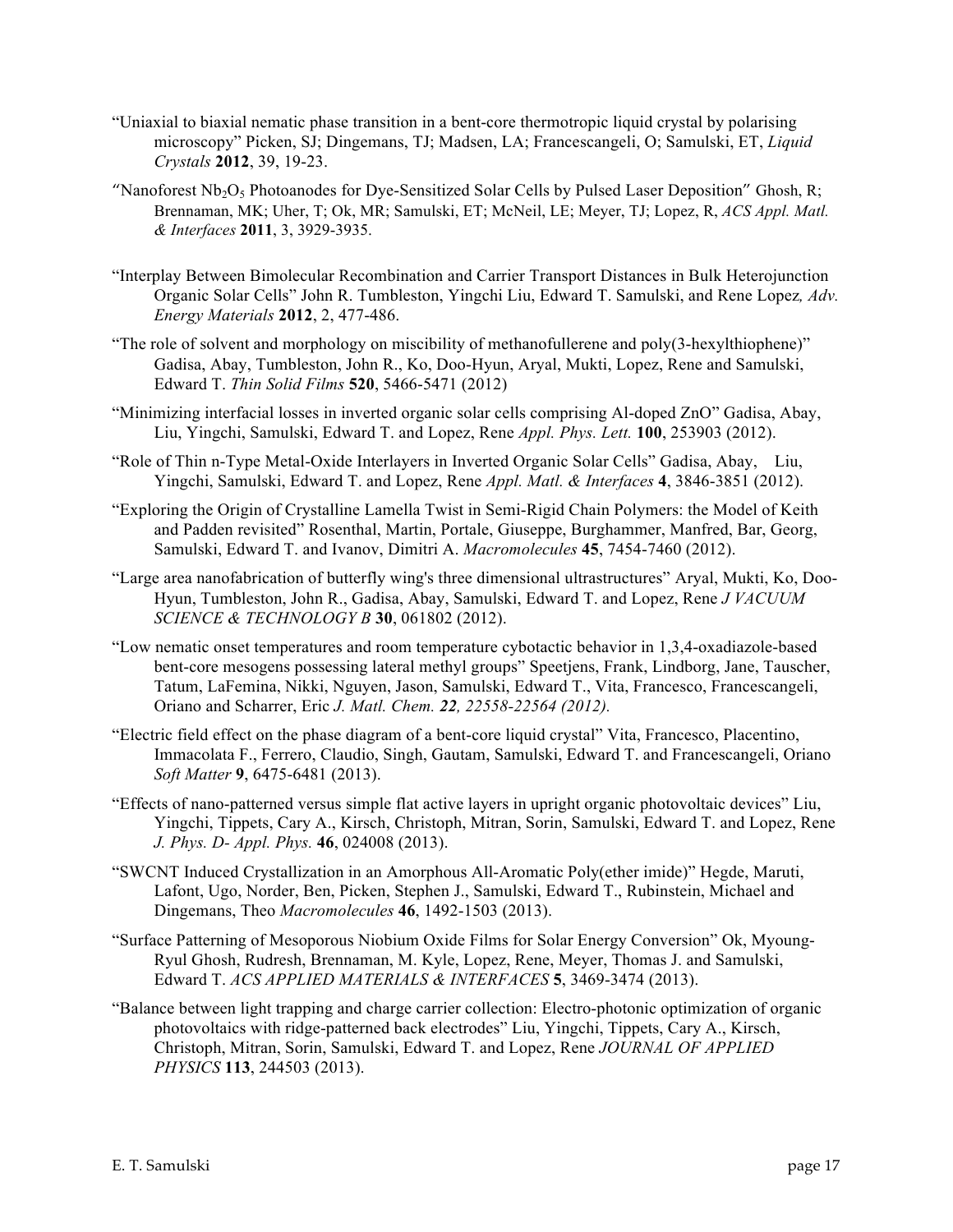- "Modifications in Morphology Resulting from Nanoimprinting Bulk Heterojunction Blends for Light Trapping Organic Solar Cell Designs" Tumbleston, John R., Gadisa, Abay, Liu, Yingchi, Collins, Brian A., Samulski, Edward T., Lopez, Rene and Ade, Harald *ACS APPLIED MATERIALS & INTERFACES* **5**, 8225-8230 (2013)
- "Solution Processed Al-Doped ZnO Nanoparticles/TiOx Composite for Highly Efficient Inverted Organic Solar Cells" Gadisa, Abay, Hairfield, Travis, Alibabaei, Leila, Donley, Carrie L., Samulski, Edward T.and Lopez, Rene *ACS APPLIED MATERIALS & INTERFACES* **5**, 8440-8445 (2013)
- "The biaxial nematic phase of oxadiazole biphenol mesogens" Dingemans, Theo J., Madsen, Louis A.Francescangeli, Oriano, Francesco, Photinos, Demetri J., Chi-Duen and Samulski, Edward T. *LIQUID CRYSTALS* **40**, 1655-1677 (2013).
- "The cybotactic nematic phase of bent-core mesogens: state of the art and future developments" Francescangeli, Oriano; Vita, Francesco; Samulski, Edward T. *SOFT MATTER* **10,** 7685- 7691(2014) **DOI:** 10.1039/c4sm01256a
- "SWCNT induced crystallization in amorphous and semi-crystalline poly(etherimide)s: Morphology and thermo-mechanical properties" Hegde, Maruti; Lafont, Ugo; Norder, Ben; Samulski, Edward T; Rubinstein, Michael; Dingemans, Theo J. *POLYMER* **55,** 3746-3757 (2014) **DOI:** 10.1016/j.polymer.2014.06.017
- "Evidence of Biaxial Order in the Cybotactic Nematic Phase of Bent-Core Mesogens" Vita, Francesco; Tauscher, Tatum; Speetjens, Frank; Samulski, Edward T.; Scharrer, Eric; Francescangeli, Oriano *CHEMISTRY OF MATERIALS* **26**, 4671-4674 (2014) **DOI:** 10.1021/cm5019822
- "Switching Chirality of Hybrid Left-Right Crystalline Helicoids Built of Achiral Polymer Chains: When Right to Left Becomes Left to Right" Rosenthal, Martin; Burghammer, Manfred; Bar, Georg; Samulski, Edward T.; Ivanov, Dimitri A. *MACROMOLECULES* **47,** 8295-8304 (2014) **DOI:** 10.1021/ma501733n
- "Disparity in Optical Charge Generation and Recombination Processes in Upright and Inverted PbS Quantum-Dot Solar Cells" Gadisa, Abay; Hara, Yukihiro; Fu, Yulan; Vrouwenvelder, Kristina T.; Dempsey, Jillian L.; Samulski, Edward T.; Lopez, Rene *JOURNAL OF PHYSICAL CHEMISTRY* **C119**, 4606-4611 (2015) **DOI:** 10.1021/jp512305x
- "Continuous liquid interface production of 3D objects" Tumbleston, John R.; Shirvanyants, David; Ermoshkin, Nikita; Janusziewicz, Rima; Johnson, Ashley R.; Kelly, David; Chen, Kai; Pinschmidt, Robert; Rolland, Jason P.; Ermoshkin, Alexander; Samulski, Edward T.; DeSimone, Joseph M. *SCIENCE* **347,** 1349-1352 (2015) **DOI:** 10.1126/science.aaa2397
- "The role of crystallinity in SWCNT-polyetherimide nanocomposites" Hegde, M ; Samulski, E.T ; Rubinstein, M ; Dingemans, TJ *COMPOSITES SCIENCE AND TECHNOLOGY* **110***,* 176- 187 (2015) **DOI:** 10.1016/j.compscitech.2015.02.004
- "Search for microscopic and macroscopic biaxiality in the cybotactic nematic phase of new oxadiazole bent-core mesogens" By: Kim, Young-Ki; Cukrov, Greta; Vita, Francesco; et al. PHYSICAL REVIEW E Volume: 93 Issue: 6 Article Number: 062701 Published: JUN 1 2016
- "Molecular ordering in the high-temperature nematic phase of an all-aromatic liquid crystal" Vita, Francesco; Hegde, Maruti; Portale, Giuseppe; et al. *Soft Matter* Volume: 12 Issue: 8 Pages: 2309-2314 Published: 2016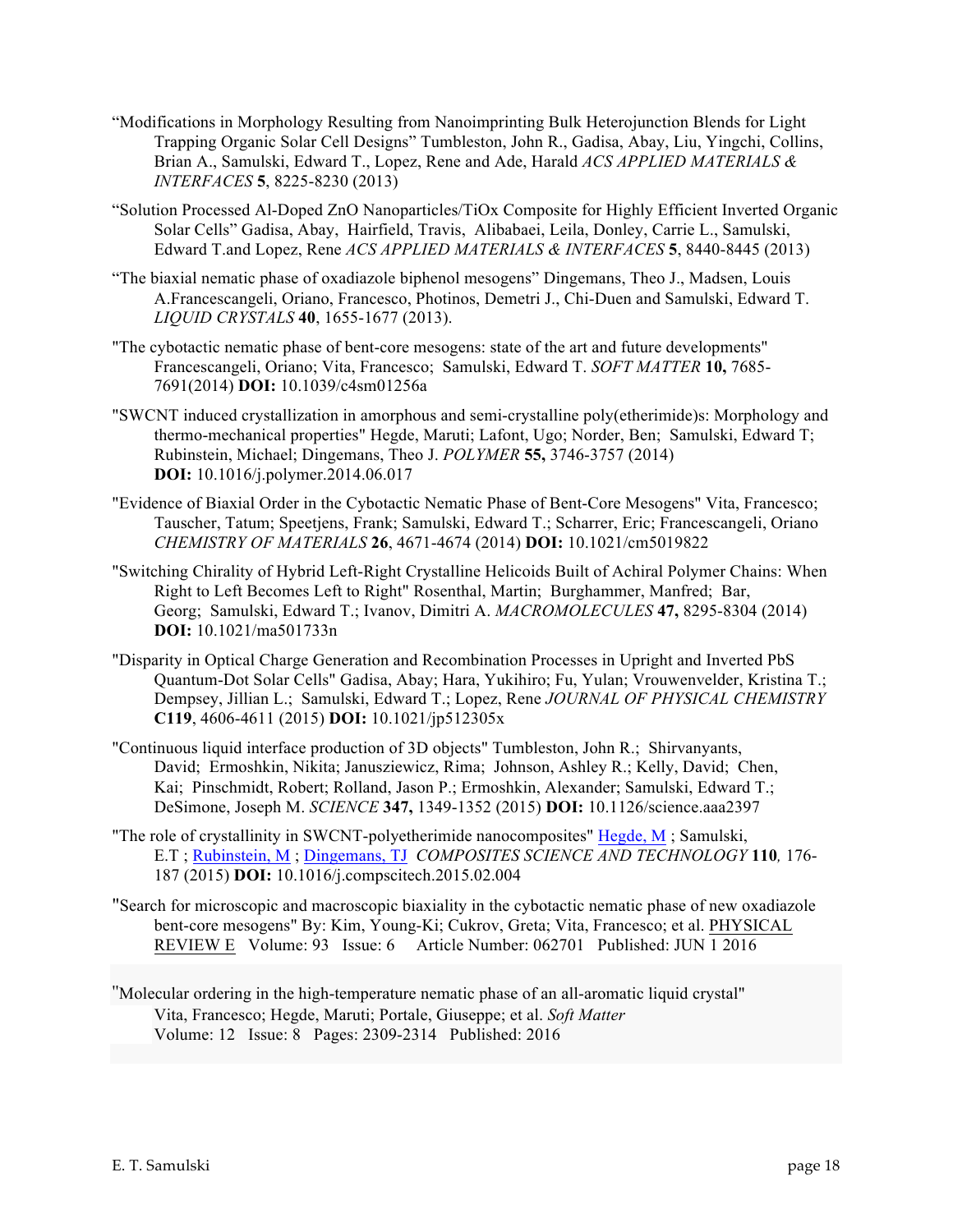- "The effects of lateral halogen substituents on the low-temperature cybotactic nematic phase in oxadiazole based bent-core liquid crystals" By: Jason Nguyen; Wonderly, William; Tauscher, Tatum; et al. LIQUID CRYSTALS Volume: 42 Issue: 12 Pages: 1754-1764 (2015)
- "Liquid-State Structure via Very High-Field Nuclear Magnetic Resonance Discriminates among Force Fields" By: Samulski, Edward T.; Poon, Chi-Duen; Heist, Leah M.; et al. JOURNAL OF PHYSICAL CHEMISTRY LETTERS Volume: 6 Issue: 18 Pages: 3626 3631 (2015)

"Benzene at 1 GHz. Magnetic field-induced fine structure" By: Heist, L. M.; Poon, C. -D.; Samulski, E. T.; et al. JOURNAL OF MAGNETIC RESONANCE Volume: 258 Pages: 17-24 (2015).

"Molecular engineering room-temperature bent-core nematics" By: Glebowska, Agata; Vita, Francesco; Francescangeli, Oriano; et al. LIQUID CRYSTALS Volume: 42 Issue: 5-6 Special Issue: SI Pages: 829-839 Published:JUN 3 2015

"Insights into Biaxial Ordering of Bent-Core Nematics: X-Ray Diffraction Evidence" By: Vita, F.; Tauscher, T.; Speetjens, F.; et al. Conference: 25th International Liquid Crystal Conference Location: Dublin, IRELAND Date: JUN 29-JUL 04, 2014 MOLECULAR CRYSTALS AND LIQUID CRYSTALS Volume: 611: SI Pages: 171-179 Published: APR 13 2015

#### **Book Chapters, Review Articles and Misc.** (26)

- 1."Solid 'Liquid Crystalline' Films of Synthetic Polypeptides: A New State of Matter", E. T. Samulski and A. V. Tobolsky, in Chemical Dynamics, J. O. Hirschfelder and D. Henderson, ed., *Advances in Chemical Physics* **38**, 529-535 (1970).
- 2."The Mesomorphic State: Plastic and Liquid Crystals", D. B. DuPre, E. T. Samulski and A. V. Tobolsky, *Polymer Science and Materials*, 123-160, Wiley-Interscience (1971).
- 3."Effect of Organic Solvents on the Formation of Liquid Crystals in Non-Amphiphilic Systems: Systems With Cholesteric Properties", E. T. Samulski and A. V. Tobolsky, *Liquid Crystals and Plastic Crystals* **1**, 175-199 Halsted (1974).
- 4."Polypeptide Liquid Crystals: A Review", D. B. DuPre and E. T. Samulski, *Liquid Crystals: The Fourth State of Matter*, Marcel Dekker (1977).
- 5."Liquid Crystalline Order in Polypeptides", E. T. Samulski, *Liquid Crystalline Order in Polymers*, 167-190 Academic Press (1978).
- 6."Polymeric Liquid Crystals", D. B. DuPre and E. T. Samulski, *Adv. in Liq. Cryst.* **4**, 121-145 (1979).
- 7."Polymeric Liquid Crystals", E. T. Samulski, *Physics Today* **35**, 40 May issue (1982).
- 8."Macromolecular Structure and Liquid Crystallinity", E. T. Samulski, *Discuss. Faraday Soc.* **79**, 7- 20 (1985).
- 9."Some Physico-Chemical Aspects of Polymeric Liquid Crystals", E. T. Samulski, *Polym. Sci. Technol.* **28**, 65-82 Plenum (1985).
- 10. "Deuterium NMR Order Parameter Profile", E. T. Samulski, *The Physics of Complex Fluids,* Wiley (1987).
- 11. "2H NMR Studies of Oriented Fluid Phases", E.T. Samulski, *Frontiers of Macromolecular Science*, 259-264 (1989).
- 12. "Liquid Crystalline Polymers", E. T. Samulski, ed. National Materials Advisory Board Pub.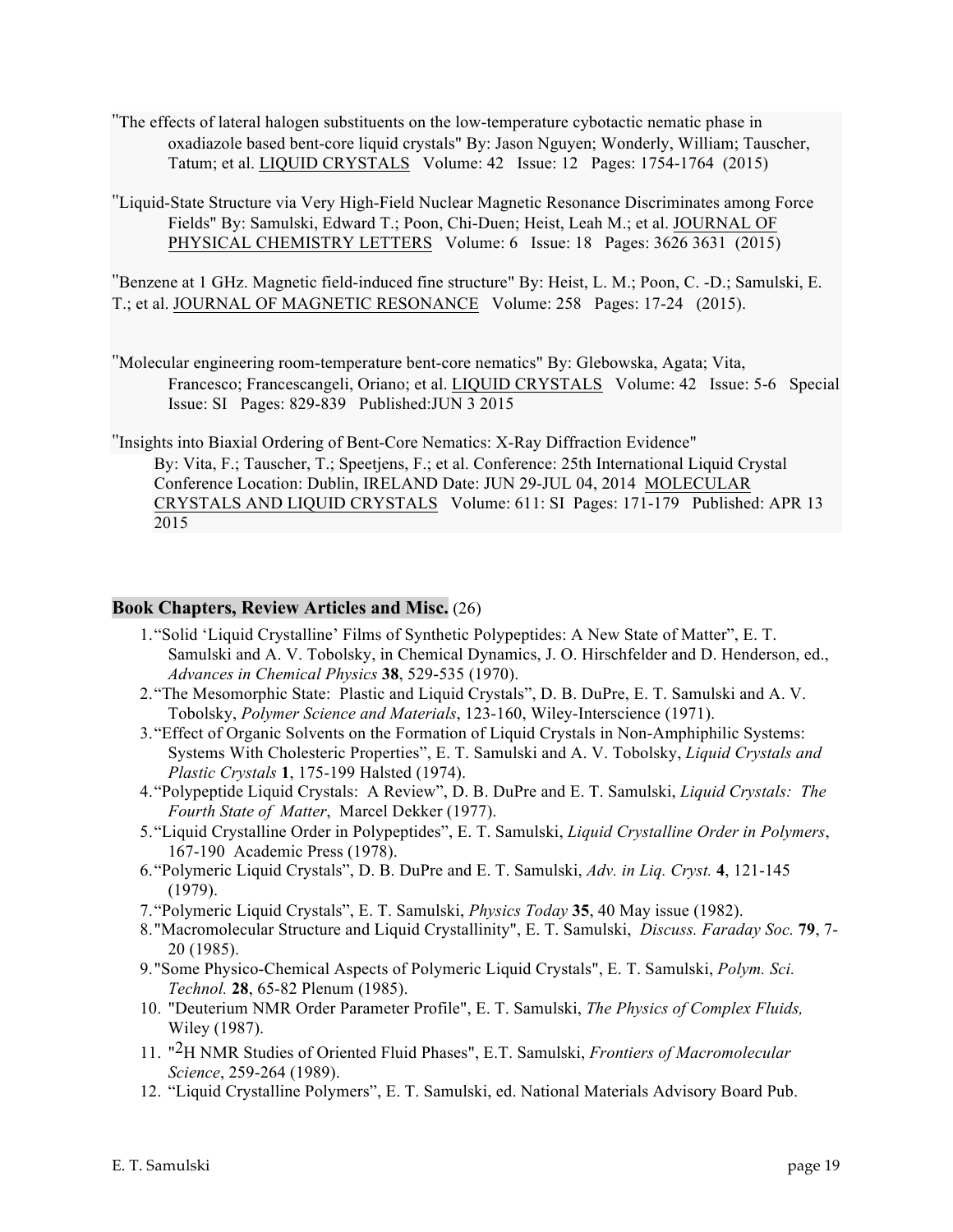NMAB-453, 106 pages, National Academy Press (1990).

- 13. "Solvent-induced Morphology in Nano-Structures" B. Cheng, H. Cui, B. Stoner and E. T. Samulski, *Nanotechnology and Nano-interface Controlled Electronic Devices,* edt. M Iwamoto, K. Kaneto and S. Mashiko, Chapter 19 pp 399-411 lsevier Science B. V. (2003).
- 14. "The Mesomorphic State" E. T. Samulski, *Physical Properties of Polymers*, 2nd Edition, Chap. **5**, 201-262, ACS Professional Reference Book, Edt. J. E. Mark (1993).
- 15. "Very Flexible Solutes: Alkyl Chains and Derivatives" E. T. Samulski, *NMR of Ordered Liquids*, Edt. E. E. Burnell and C. A. de Lange, Chap. **13**, 285 – 304, Kluwer Academic Publishers (2003).
- 16. "The Mesomorphic State" E. T. Samulski, in *Physical Properties of Polymers*, Cambridge Univ. Press, 3<sup>rd</sup>. Edt. Chapter 5, 316-380 (2004).
- 17. The proceedings of the International Symposium on the Manipulation of Advanced Smart Materials – "Preface" *THIN SOLID FILMS* 509 (1-2): 1-2 (2006).
- 18. "Supramolecular nanomimetics: Replication of micelles, viruses, and other naturally occurring nanoscale objects" Maynor BW, Larue I, Hu Z, et al. *SMALL* 3 (5): 845-849 MAY 2007
- 19. 20th anniversary issue Preface Luckhurst GR, Samulski ET *LIQUID CRYSTALS* 33 (11-12): 1227-1228 NOV-DEC 2006.
- 20. Pierre\_Gilles de Gennes Obituary, MRS Bulletin, *32*, 689 (2007)
- 21. "Synthesis and Mesomorphism of Polymers with Banana-Shaped Mesogens in the Main Chain" Choi EJ, Zin WC, Kim YC, et al. 6th International Meeting on Information Displays/5th International Display Manufacturing Conference (IMID/IDMC 2006), AUG 22-25, 2006 Daegu, SOUTH KOREA, Proc. of International Mtg on Information Display Pages: 171-174 (2006)
- 22. Proceedings of 2nd International Symposium on the Manipulation of Advanced Smart Materials Preface Iwamoto M, Luckhurst GR, Naito H, et al. *THIN SOLID FILMS* **517** Issue: 4, 1311- 1311 (2008).
- 23. "The night I danced with Al Saupe. A reflection", Samulski, Edward T. *Liquid Crystals*, **37**: 6, 625- 626 (2010).
- 24. "Polymer electrolyte membranes: Diffusion realigned" E. T. Samulski, *Nature Materials* **2011**, 10, 486-487.
- 25. "The meaning of collaboration" E. T. Samulski, *J. Mag. Reson.* 2012, 218, 164-166.
- **26.** "Meeting George Gray." Edward T. Samulski LIQUID CRYSTALS Volume: 42 Issue: 5- 6 Special Issue: SI Pages: 826-828 (2015)